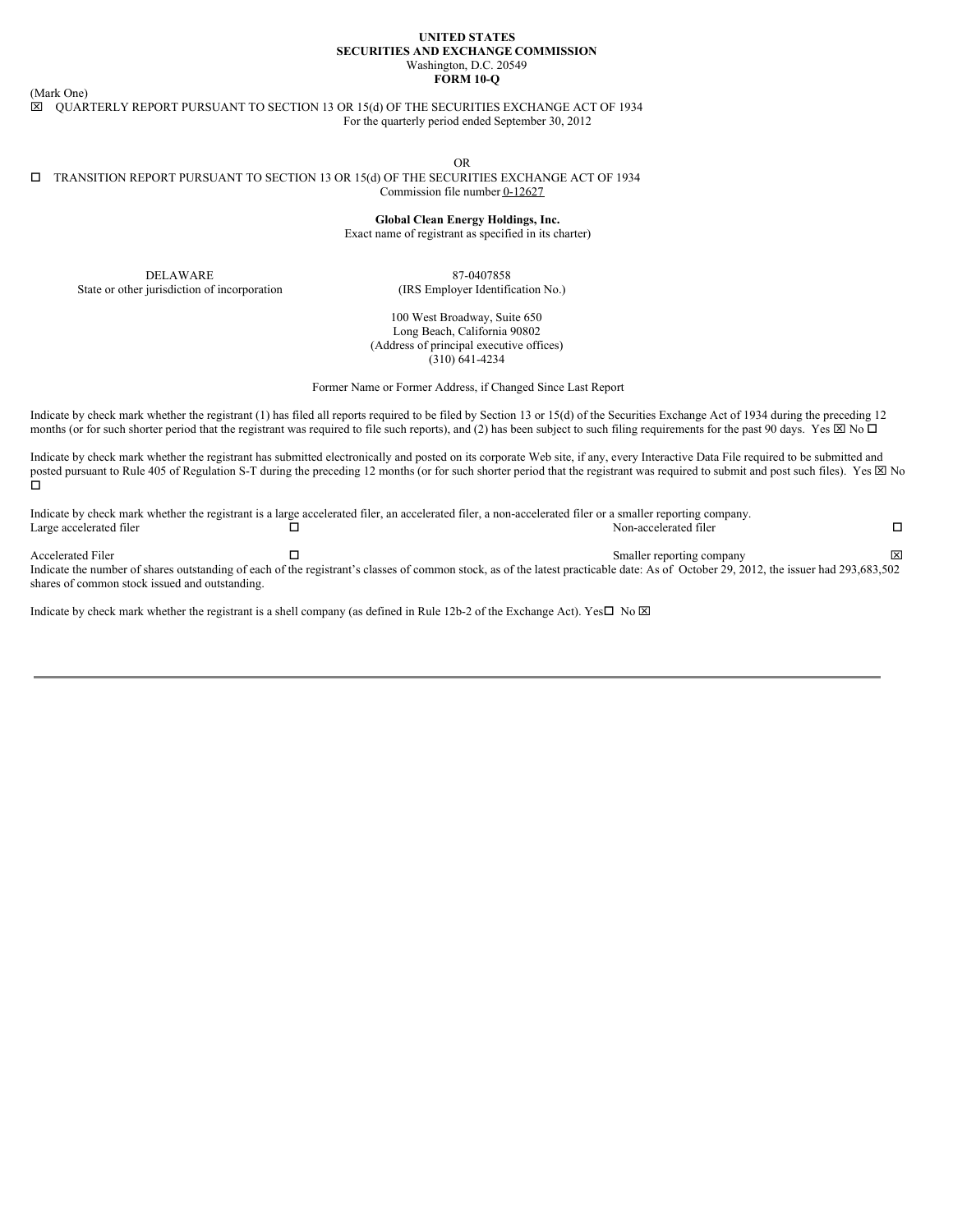# <span id="page-1-0"></span>**GLOBAL CLEAN ENERGY HOLDINGS, INC.**

# **For the quarter ended September 30, 2012**

# **FORM 10-Q**

# **TABLE OF CONTENTS**

| <b>PART I</b> |                                                                                                         | 1  |
|---------------|---------------------------------------------------------------------------------------------------------|----|
|               | <b>ITEM 1.FINANCIAL STATEMENTS.</b>                                                                     |    |
|               | ITEM 2 MANAGEMENTS' DISCUSSION AND ANALYSIS OF FINANCIAL CONDITION AND<br><b>RESULTS OF OPERATIONS.</b> | 18 |
|               | ITEM 3.QUANTITATIVE AND QUALITATIVE DISCLOSURES ABOUT MARKET RISK.                                      | 22 |
|               | ITEM 4.CONTROLS AND PROCEDURES.                                                                         | 22 |
| PART II       |                                                                                                         | 23 |
|               | <b>ITEM 1.LEGAL PROCEEDINGS.</b>                                                                        | 23 |
|               | <b>ITEM</b><br><b>RISK FACTORS.</b><br>1A.                                                              | 23 |
|               | ITEM 2. UNREGISTERED SALES OF EQUITY SECURITIES AND USE OF PROCEEDS.                                    | 24 |
|               | ITEM 3. DEFAULTS UPON SENIOR SECURITIES.                                                                | 24 |
|               | ITEM 4. MINE SAFETY DISCLOSURES.                                                                        | 24 |
|               | <b>ITEM 5.OTHER INFORMATION</b>                                                                         | 24 |
|               | <b>ITEM 6.EXHIBITS</b>                                                                                  | 24 |
|               |                                                                                                         |    |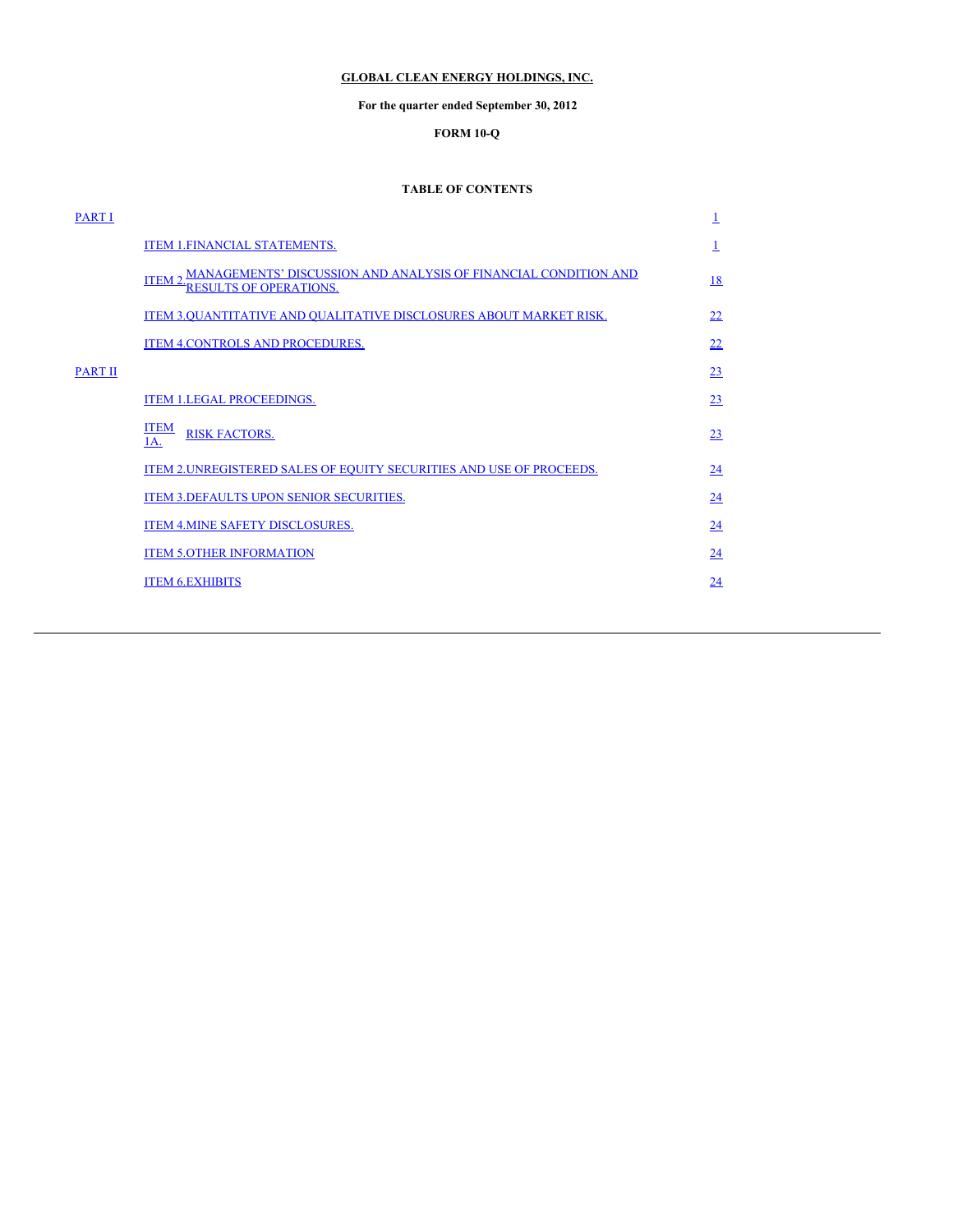#### **GLOBAL CLEAN ENERGY HOLDINGS, INC. AND SUBSIDIARIES CONDENSED CONSOLIDATED BALANCE SHEETS (Unaudited)**

<span id="page-2-0"></span>PART I

|                                                                                                  |              | September 30,<br>2012 |              | December 31,<br>2011 |
|--------------------------------------------------------------------------------------------------|--------------|-----------------------|--------------|----------------------|
| <b>ASSETS</b>                                                                                    |              |                       |              |                      |
| <b>CURRENT ASSETS</b>                                                                            |              |                       |              |                      |
| Cash and cash equivalents                                                                        | $\mathbb{S}$ | 869,420               | $\mathbf S$  | 676,780              |
| Accounts receivable                                                                              |              | 3,394                 |              | 2,279                |
| Inventory                                                                                        |              | 1,580                 |              | 104,782              |
| Other current assets                                                                             |              | 417,615               |              | 327,701              |
| <b>Total Current Assets</b>                                                                      |              | 1.292.009             |              | 1,111,542            |
| PROPERTY AND EQUIPMENT, NET                                                                      |              | 14, 137, 685          |              | 11,905,182           |
| <b>INVESTMENT HELD FOR SALE</b>                                                                  |              | 303,953               |              | 291,031              |
| <b>DEFERRED GROWING COST</b>                                                                     |              | 4,238,909             |              | 2,780,871            |
| <b>OTHER NONCURRENT ASSETS</b>                                                                   |              | 11,455                |              | 10,814               |
| <b>TOTAL ASSETS</b>                                                                              | \$           | 19,984,011            | \$           | 16,099,440           |
| <b>LIABILITIES AND EQUITY (DEFICIT)</b>                                                          |              |                       |              |                      |
|                                                                                                  |              |                       |              |                      |
| <b>CURRENT LIABILITIES</b>                                                                       |              |                       |              |                      |
| Accounts payable                                                                                 | \$           | 1,536,383             | $\mathbb{S}$ | 1,363,217            |
| Accrued payroll and payroll taxes                                                                |              | 1,011,913             |              | 1,046,763            |
| Deferred revenue                                                                                 |              | 63,535                |              | 152,732              |
| Capital lease liability - current portion                                                        |              | 53,411                |              | 56,257               |
| Notes payable to shareholders                                                                    |              | 26,000                |              | 26,000               |
| Convertible notes payable                                                                        |              |                       |              | 193,200              |
| <b>Total Current Liabilities</b>                                                                 |              | 2,691,242             |              | 2,838,169            |
| <b>LONG-TERM LIABILITIES</b>                                                                     |              |                       |              |                      |
| Accrued interest payable                                                                         |              | 1,945,586             |              | 1,684,186            |
| Accrued return on noncontrolling interest                                                        |              | 4,394,762             |              | 2,907,678            |
| Capital lease liability - long term portion                                                      |              | 4,190                 |              | 31,258               |
| Convertible notes payable                                                                        |              | 567,000               |              | 567,000              |
| Mortgage notes payable                                                                           |              | 5,110,189             |              | 5,110,189            |
| <b>Total Long Term Liabilities</b>                                                               |              | 12,021,727            |              | 10,300,311           |
| <b>EQUITY (DEFICIT)</b>                                                                          |              |                       |              |                      |
| Preferred stock - \$0.001 par value; 50,000,000 shares authorized                                |              |                       |              |                      |
| Series B, convertible; 13,000 shares issued (aggregate liquidation<br>preference of \$1,300,000) |              | 13                    |              | 13                   |
| Common stock, \$0.001 par value; 500,000,000 shares authorized;                                  |              |                       |              |                      |
| 293,683,502 and 285,062,812 issued and outstanding                                               |              | 293,683               |              | 285,062              |
| Additional paid-in capital                                                                       |              | 24,541,211            |              | 24,260,628           |
| Accumulated deficit                                                                              |              | (26,877,863)          |              | (26, 662, 294)       |
| Accumulated other comprehensive loss                                                             |              | (44, 019)             |              | (21,996)             |
| <b>Total Global Clean Energy Holdings, Inc. Stockholders' Deficit</b>                            |              | (2,086,975)           |              | (2, 138, 587)        |
| <b>Noncontrolling interests</b>                                                                  |              | 7,358,017             |              | 5,099,547            |
| Total equity (deficit)                                                                           |              | 5,271,042             |              | 2,960,960            |
| <b>TOTAL LIABILITIES AND EQUITY (DEFICIT)</b>                                                    | \$           | 19,984,011            | \$           | 16,099,440           |

The accompanying notes are an integral part of these condensed unaudited consolidated financial statements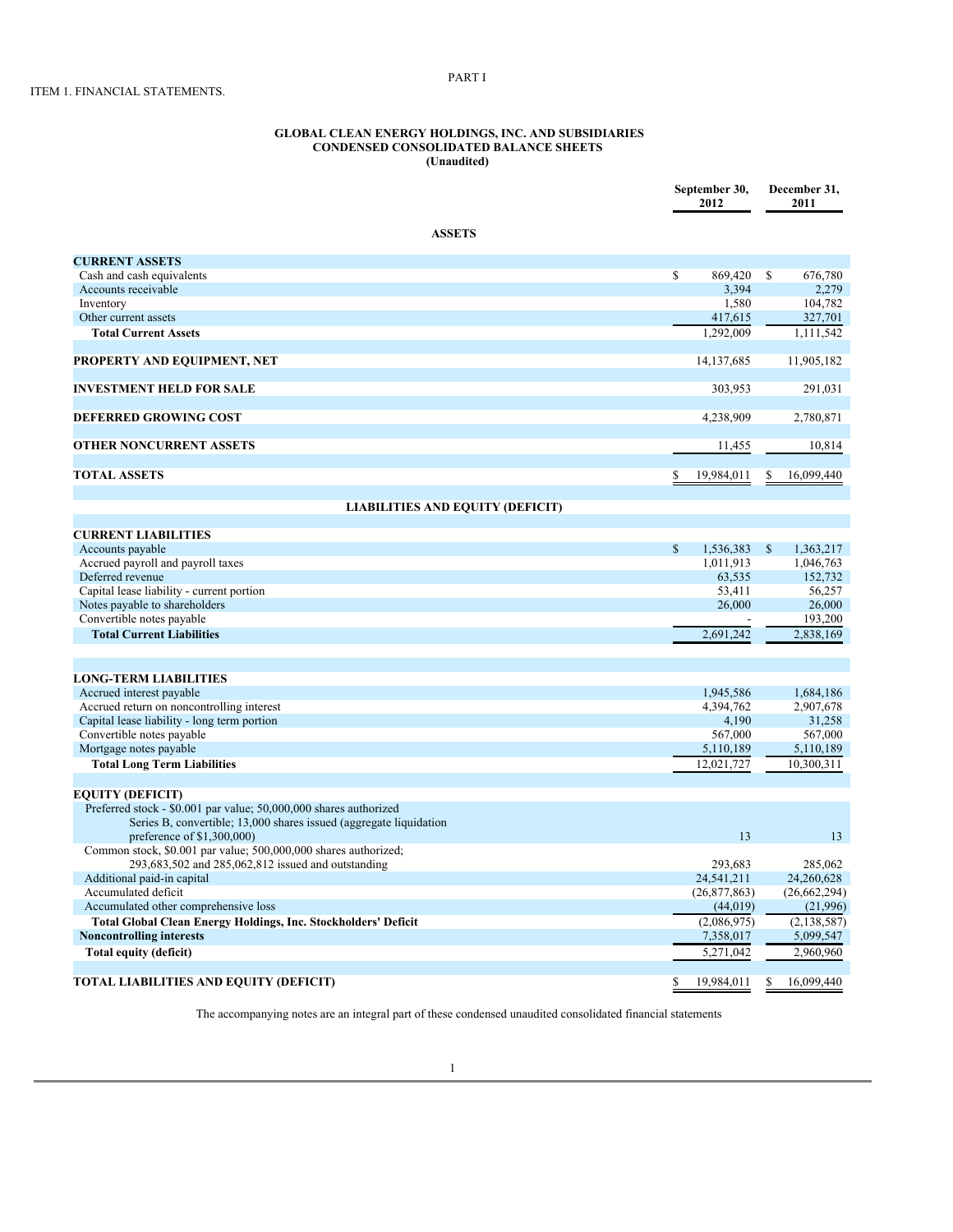#### **GLOBAL CLEAN ENERGY HOLDINGS, INC. AND SUBSIDIARIES CONDENSED CONSOLIDATED STATEMENTS OF OPERATIONS** (Unaudited)

|                                                                      | For the Three Months Ended<br>September 30,<br>2012<br>2011 |               |              |               |              | For the Nine Months Ended<br>September 30,<br>2012<br>2011 |               |             |  |  |
|----------------------------------------------------------------------|-------------------------------------------------------------|---------------|--------------|---------------|--------------|------------------------------------------------------------|---------------|-------------|--|--|
|                                                                      |                                                             |               |              |               |              |                                                            |               |             |  |  |
| Revenue                                                              | \$                                                          | 78,644        | \$           | 109,758       | $\mathbb{S}$ | 288,080                                                    | <sup>\$</sup> | 165,558     |  |  |
| Subsidy Income                                                       |                                                             | 39,431        |              | 248,429       |              | 505,017                                                    |               | 564,181     |  |  |
| <b>Total Revenue</b>                                                 |                                                             | 118,075       |              | 358,187       |              | 793,097                                                    |               | 729,739     |  |  |
| <b>Operating Expenses</b>                                            |                                                             |               |              |               |              |                                                            |               |             |  |  |
| General and administrative                                           |                                                             | 418,663       |              | 549,870       |              | 1,671,040                                                  |               | 1,639,064   |  |  |
| Write down of impaired long lived assets                             |                                                             | 526,953       |              |               |              | 526,953                                                    |               |             |  |  |
| Plantation operating costs                                           |                                                             | 182,322       |              | 125,076       |              | 533,566                                                    |               | 251,447     |  |  |
| <b>Total Operating Expenses</b>                                      |                                                             | 1,127,938     |              | 674,946       |              | 2,731,559                                                  |               | 1,890,511   |  |  |
|                                                                      |                                                             |               |              |               |              |                                                            |               |             |  |  |
| Loss from Operations                                                 |                                                             | (1,009,863)   |              | (316,759)     |              | (1,938,462)                                                |               | (1,160,772) |  |  |
| Other Income (Expenses)                                              |                                                             |               |              |               |              |                                                            |               |             |  |  |
| Other income                                                         |                                                             | 25            |              | 29            |              | 82                                                         |               | 77          |  |  |
| Interest expense                                                     |                                                             | (224, 288)    |              | (142, 140)    |              | (632, 415)                                                 |               | (406, 208)  |  |  |
| Gain on settlement of liabilities                                    |                                                             | 80,817        |              |               |              | 595,290                                                    |               |             |  |  |
| Foreign currency transaction gain (loss)                             |                                                             | 84            |              | 37,173        |              | (960)                                                      |               | 39,613      |  |  |
| Net Other Income (Loss)                                              |                                                             | (143, 362)    |              | (104, 938)    |              | (38,003)                                                   |               | (366, 518)  |  |  |
| Loss from Continuing Operations                                      |                                                             | (1, 153, 225) |              | (421, 697)    |              | (1,976,465)                                                |               | (1,527,290) |  |  |
| Income (Loss) from Discontinued Operations                           |                                                             | 1,698         |              | 22,468        |              |                                                            |               | (9,746)     |  |  |
| Net Loss                                                             |                                                             | (1, 151, 527) |              | (399, 229)    |              | (1,976,465)                                                |               | (1,537,036) |  |  |
| Less Net Loss Attributable to the Noncontrolling Interest            |                                                             | (979, 876)    |              | (213,099)     |              | (1,760,896)                                                |               | (897, 521)  |  |  |
| Net Income (Loss) attributable to Global Clean Energy Holdings, Inc. | \$                                                          | (171, 651)    | \$           | (186, 130)    | S            | (215,569)                                                  | \$            | (639, 515)  |  |  |
| <b>Amounts attributable to Global Clean Energy</b>                   |                                                             |               |              |               |              |                                                            |               |             |  |  |
| Holdings, Inc. common shareholders:                                  |                                                             |               |              |               |              |                                                            |               |             |  |  |
| Income (Loss) from Continuing Operations                             | $\mathbb{S}$                                                | (173, 349)    | $\mathbb{S}$ | (208, 598)    | $\mathbb{S}$ | (215,569)                                                  | - \$          | (629,769)   |  |  |
| Income (Loss) from Discontinued Operations                           |                                                             | 1,698         |              | 22,468        |              |                                                            |               | (9,746)     |  |  |
| Net Loss                                                             | \$                                                          | (171, 651)    | \$           | (186, 130)    | $\mathbb{S}$ | (215, 569)                                                 | \$            | (639, 515)  |  |  |
| <b>Basic Income (Loss) per Common Share:</b>                         |                                                             |               |              |               |              |                                                            |               |             |  |  |
| Income (Loss) from Continuing Operations                             | \$                                                          | (0.0006)      | \$           | (0.0007)      | -S           | (0.0007)                                                   | -\$           | (0.0023)    |  |  |
| Income Loss from Discontinued Operations                             |                                                             | 0.0000        |              | 0.0001        |              |                                                            |               | (0.0000)    |  |  |
| Net Loss per Common Share                                            | \$                                                          | (0.0006)      | \$           | (0.0007)      | \$           | (0.0007)                                                   | \$            | (0.0023)    |  |  |
|                                                                      |                                                             |               |              |               |              |                                                            |               |             |  |  |
| Basic Weighted-Average Common Shares Outstanding                     |                                                             | 293,683,502   |              | 280,782,920   |              | 290,694,577                                                |               | 274,426,224 |  |  |
| <b>Diluted Income (Loss) per Common Share:</b>                       |                                                             |               |              |               |              |                                                            |               |             |  |  |
| Loss from Continuing Operations                                      | $\mathbb{S}$                                                | (0.0006)      | $\mathbb{S}$ | $(0.0007)$ \$ |              | $(0.0007)$ \$                                              |               | (0.0023)    |  |  |
| Income Loss from Discontinued Operations                             |                                                             | 0.0000        |              | 0.0001        |              |                                                            |               | (0.0000)    |  |  |
| Net Loss per Common Share                                            | \$                                                          | (0.0006)      | \$           | (0.0006)      | $\mathbb{S}$ | (0.0007)                                                   | \$            | (0.0023)    |  |  |
| <b>Diluted Weighted-Average Common Shares Outstanding</b>            |                                                             | 293,304,571   |              | 280,782,920   |              | 290,694,577                                                |               | 274,426,224 |  |  |

The accompanying notes are an integral part of these condensed unaudited consolidated financial statements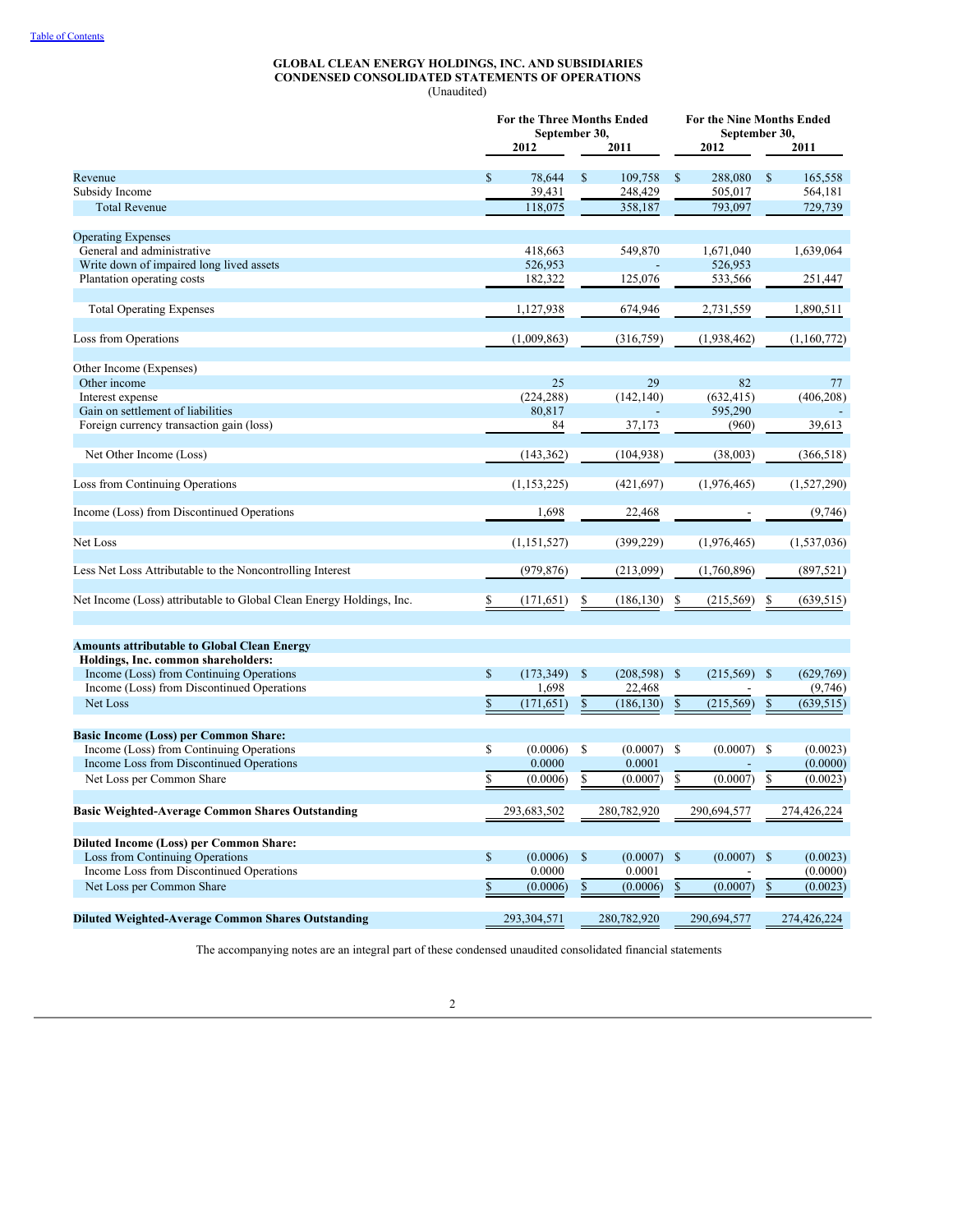### **GLOBAL CLEAN ENERGY HOLDINGS, INC. AND SUBSIDIARIES CONDENSED CONSOLIDATED STATEMENTS OF COMPREHENSIVE INCOME (Unaudited)**

|                                                                                | <b>For the Three Months Ended</b><br>September 30, |   |               |              | <b>For the Nine Months Ended</b><br>September 30, |              |             |
|--------------------------------------------------------------------------------|----------------------------------------------------|---|---------------|--------------|---------------------------------------------------|--------------|-------------|
|                                                                                | 2012                                               |   | 2011          |              | 2012                                              |              | 2011        |
| Net Loss                                                                       | \$<br>(1,151,527)                                  | S | (399, 229)    | <sup>S</sup> | (1,976,465)                                       | <sup>S</sup> | (1,537,036) |
| Other comprehensive income - foreign currency<br>translation adjustment        | 990,579                                            |   | (1, 584, 711) |              | 1,064,067                                         |              | (1,193,420) |
| Comprehensive Loss                                                             | (160, 948)                                         |   | (1,983,940)   |              | (912, 398)                                        |              | (2,730,456) |
| Add net loss attributable to the noncontrolling interest                       | 979,876                                            |   | 213.099       |              | 1.760.896                                         |              | 897,521     |
| Less other comprehensive income (loss) attributable to noncontrolling interest | (1,017,240)                                        |   | 1,557,633     |              | (1,086,090)                                       |              | 1,162,786   |
| Comprehensive Loss Attributable to<br>Global Clean Energy Holdings, Inc.       | (198, 312)                                         |   | (213, 208)    |              | (237, 592)                                        |              | (670, 149)  |

The accompanying notes are an integral part of these condensed unaudited consolidated financial statements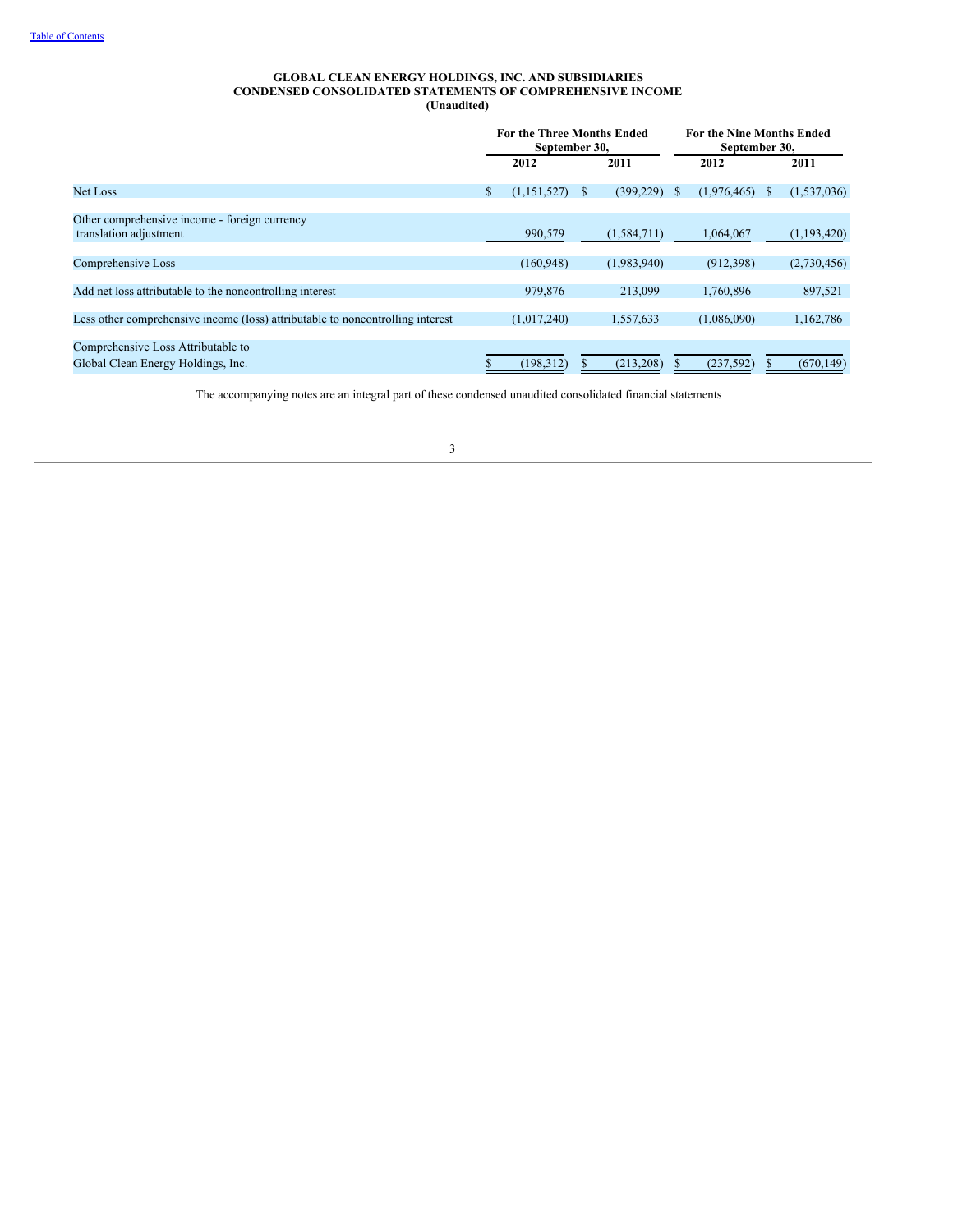#### **GLOBAL CLEAN ENERGY HOLDINGS, INC. AND SUBSIDIARIES CONDENSED CONSOLIDATED STATEMENTS OF CHANGES IN EQUITY (DEFICIT) (Unaudited) For the Periods Ended September 30, 2011 and 2012**

|                                 | <b>Shares</b> | <b>Series B</b> | Amount | <b>Common stock</b><br><b>Shares</b> |              | Amount  | <b>Additional</b><br>Paid in<br>Capital | Accumulated<br>Deficit | Accumulated<br>Other<br>Non-<br>Comprehensive<br>controlling<br>Loss<br><b>Interests</b> |                        | <b>Total</b>  |
|---------------------------------|---------------|-----------------|--------|--------------------------------------|--------------|---------|-----------------------------------------|------------------------|------------------------------------------------------------------------------------------|------------------------|---------------|
|                                 |               |                 |        |                                      |              |         |                                         |                        |                                                                                          |                        |               |
| <b>Balance</b> at               |               |                 |        |                                      |              |         |                                         |                        |                                                                                          |                        |               |
| December 31,                    |               |                 |        |                                      |              |         |                                         |                        |                                                                                          |                        |               |
| 2010<br>Issuance of             | 13,000 \$     |                 | 13     | 270,464,478                          | $\mathbb{S}$ | 270,464 | \$23,580,630                            | $(26,933,430)$ \$      |                                                                                          | $(2,195)$ \$ 4,241,945 | \$1,157,427   |
| common stock                    |               |                 |        | 12,708,334                           |              | 12,711  | 487,916                                 |                        |                                                                                          |                        | 500,626       |
| Contributions                   |               |                 |        |                                      |              |         |                                         |                        |                                                                                          |                        |               |
| from                            |               |                 |        |                                      |              |         |                                         |                        |                                                                                          |                        |               |
| noncontrolling                  |               |                 |        |                                      |              |         |                                         |                        |                                                                                          |                        |               |
| interests                       |               |                 |        |                                      |              |         |                                         |                        | $\overline{\phantom{a}}$                                                                 | 4,780,156              | 4,780,156     |
| Exercise of                     |               |                 |        |                                      |              |         |                                         |                        |                                                                                          |                        |               |
| Warrants                        |               |                 |        | 1,890,000                            |              | 1,890   | 54,810                                  |                        |                                                                                          |                        | 56,700        |
| Share-based                     |               |                 |        |                                      |              |         |                                         |                        |                                                                                          |                        |               |
| compensation                    |               |                 |        |                                      |              |         |                                         |                        |                                                                                          |                        |               |
| from issuance<br>of options and |               |                 |        |                                      |              |         |                                         |                        |                                                                                          |                        |               |
| compensation-                   |               |                 |        |                                      |              |         |                                         |                        |                                                                                          |                        |               |
| based warrants                  |               |                 |        |                                      |              |         | 69,858                                  |                        |                                                                                          |                        | 69,858        |
| Accrual of                      |               |                 |        |                                      |              |         |                                         |                        |                                                                                          |                        |               |
| preferential                    |               |                 |        |                                      |              |         |                                         |                        |                                                                                          |                        |               |
| return for the                  |               |                 |        |                                      |              |         |                                         |                        |                                                                                          |                        |               |
| noncontrolling                  |               |                 |        |                                      |              |         |                                         |                        |                                                                                          |                        |               |
| interests                       |               |                 |        |                                      |              |         |                                         |                        | $\overline{\phantom{a}}$                                                                 | (1,044,264)            | (1,044,264)   |
| Foreign                         |               |                 |        |                                      |              |         |                                         |                        |                                                                                          |                        |               |
| currency                        |               |                 |        |                                      |              |         |                                         |                        |                                                                                          |                        |               |
| translation                     |               |                 |        |                                      |              |         |                                         |                        | (30, 634)                                                                                | (1,162,786)            |               |
| gain (loss)<br>Net loss for the |               |                 |        |                                      |              |         |                                         |                        |                                                                                          |                        | (1, 193, 420) |
| period ended                    |               |                 |        |                                      |              |         |                                         |                        |                                                                                          |                        |               |
| September 30,                   |               |                 |        |                                      |              |         |                                         |                        |                                                                                          |                        |               |
| 2011                            |               |                 |        |                                      |              |         |                                         | (639, 515)             |                                                                                          | (897, 521)             | (1,537,036)   |
|                                 |               |                 |        |                                      |              |         |                                         |                        |                                                                                          |                        |               |
| Balance at                      |               |                 |        |                                      |              |         |                                         |                        |                                                                                          |                        |               |
| September 30,                   |               |                 |        |                                      |              |         |                                         |                        |                                                                                          |                        |               |
| 2011                            | 13,000        | S               | 13     | 285,062,812                          | S            | 285,065 | \$24,193,214                            |                        | (32, 829)                                                                                | \$5,917,530            | \$2.790,047   |

|                                                                                                   |               | <b>Series B</b> |        | <b>Common stock</b> |                         | <b>Additional</b><br>Paid in | Accumulated       | Accumulated<br>Other<br>Comprehensive | Non-<br>controlling |              |
|---------------------------------------------------------------------------------------------------|---------------|-----------------|--------|---------------------|-------------------------|------------------------------|-------------------|---------------------------------------|---------------------|--------------|
|                                                                                                   | <b>Shares</b> |                 | Amount | <b>Shares</b>       | Amount                  | Capital                      | Deficit           | Loss                                  | <b>Interests</b>    | <b>Total</b> |
| <b>Balance</b> at<br>December 31,<br>2011                                                         | 13,000        | $\mathbf{s}$    | 13     | 285,062,812         | 285,062<br><sup>S</sup> | \$24,260,628                 | $(26,662,294)$ \$ | (21,996)                              | \$ 5,099,547        | \$2,960,960  |
| Contributions<br>from<br>noncontrolling<br>interests                                              |               |                 |        |                     |                         |                              |                   |                                       | 4,420,360           | 4,420,360    |
| Issuance of<br>common stock<br>for cash                                                           |               |                 |        | 8,620,690           | 8,621                   | 241,379                      |                   |                                       |                     | 250,000      |
| Share-based<br>compensation<br>from issuance<br>of options and<br>compensation-<br>based warrants |               |                 |        |                     |                         | 39,204                       |                   |                                       |                     | 39,204       |
| Accrual of<br>preferential<br>return for the<br>noncontrolling<br>interests                       |               |                 |        |                     |                         |                              |                   | $\overline{\phantom{a}}$              | (1,487,084)         | (1,487,084)  |
| Foreign<br>currency<br>translation<br>gain (loss)                                                 |               |                 |        |                     |                         |                              |                   | (22, 023)                             | 1,086,090           | 1,064,067    |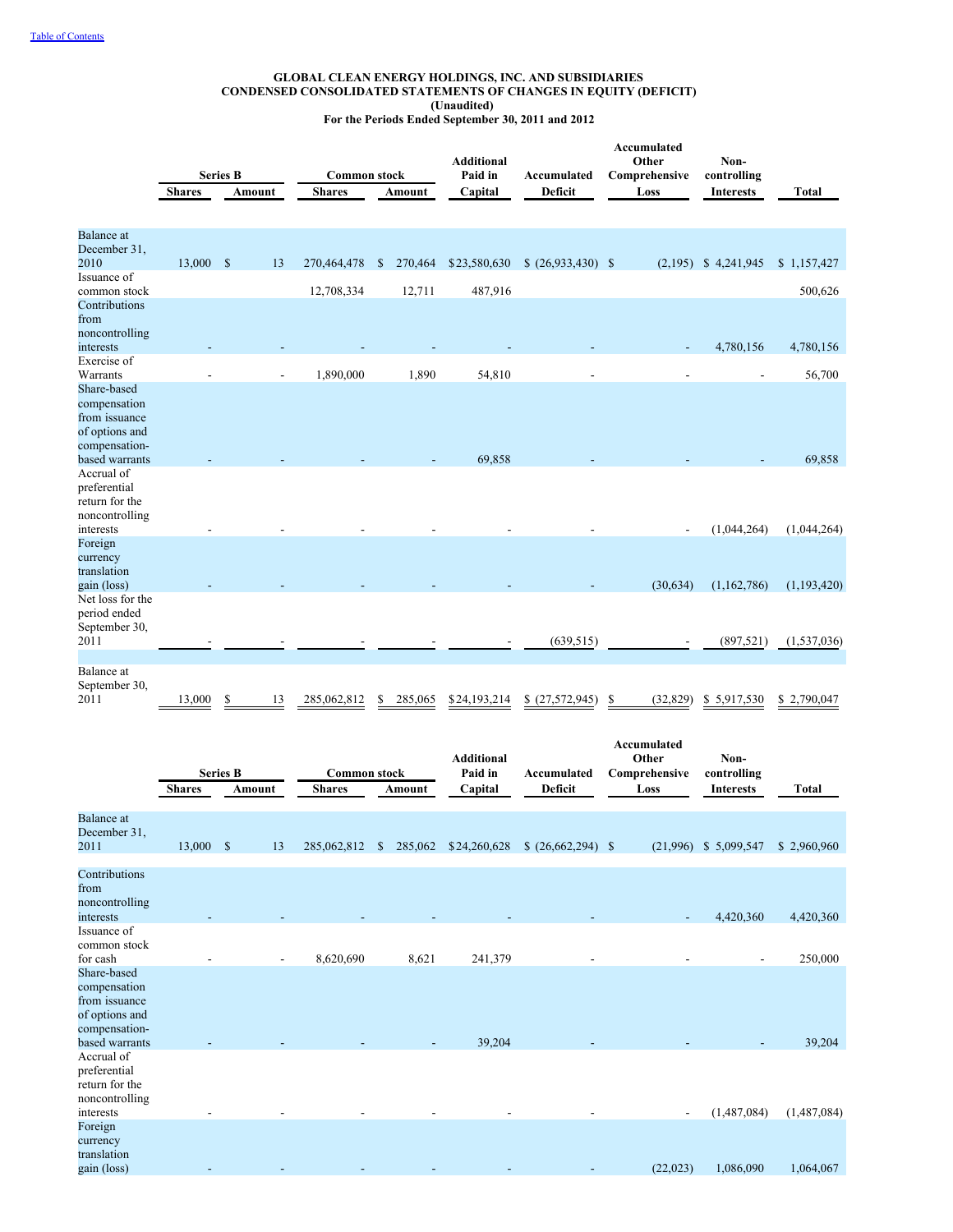| Net loss for the<br>year ended<br>September 30,<br>2012 | -      | -  |             | -       |              | (215, 569)   | -         | (1,760,896) | (1,976,465) |
|---------------------------------------------------------|--------|----|-------------|---------|--------------|--------------|-----------|-------------|-------------|
|                                                         |        |    |             |         |              |              |           |             |             |
| Balance at<br>September 30,<br>2012                     | 13,000 | 13 | 293,683,502 | 293,683 | \$24,541,211 | (26,877,863) | (44, 019) | \$7,358,017 | \$5,271,042 |

The accompanying notes are an integral part of these condensed unaudited consolidated financial statements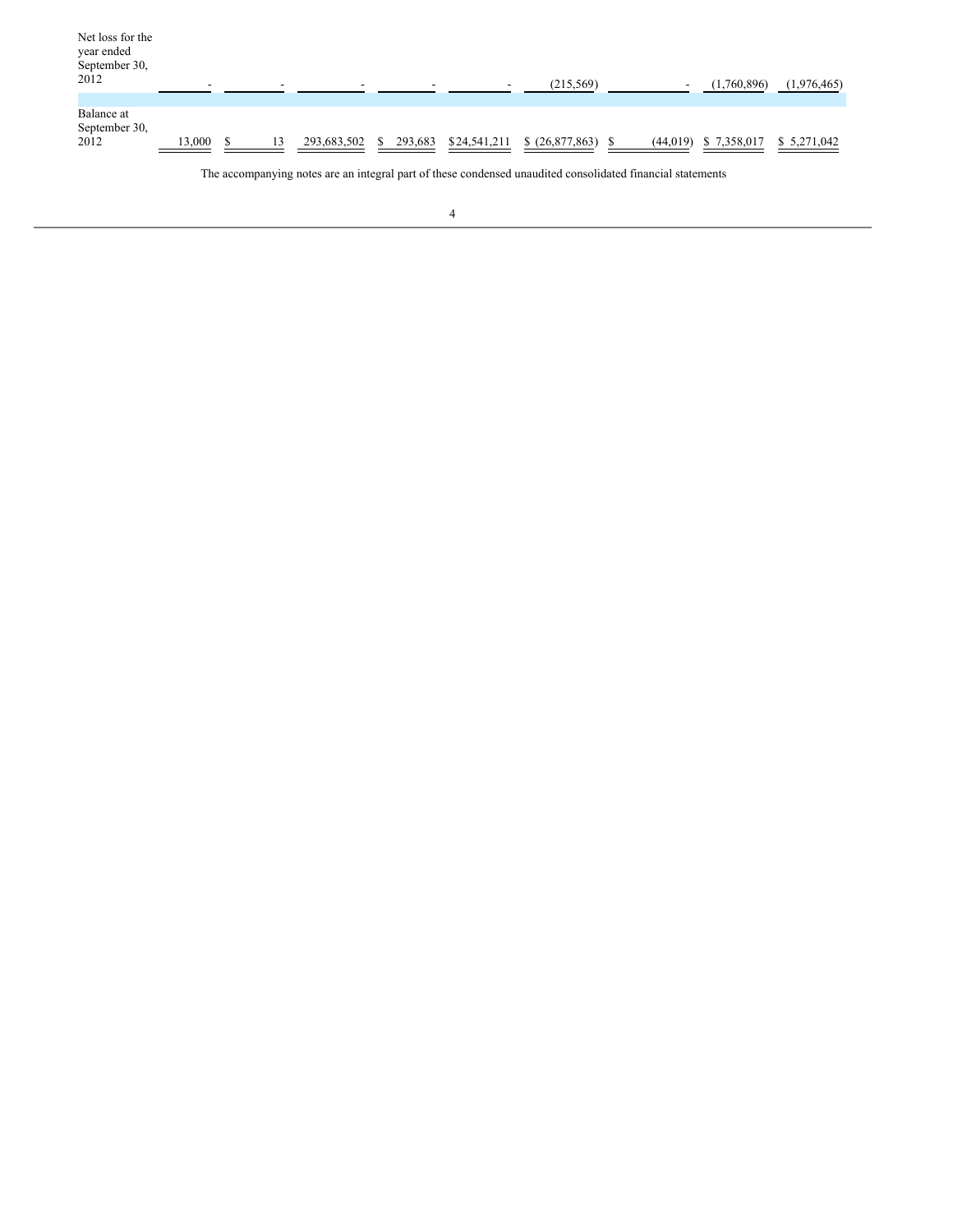#### **GLOBAL CLEAN ENERGY HOLDINGS, INC. AND SUBSIDIARIES CONDENSED CONSOLIDATED STATEMENTS OF CASH FLOWS (Unaudited)**

| (Chauditur                                                                  |                        | <b>For the Nine Months Ended</b><br>September 30, |
|-----------------------------------------------------------------------------|------------------------|---------------------------------------------------|
|                                                                             | 2012                   | 2011                                              |
| <b>Cash Flows From Operating Activities</b>                                 |                        |                                                   |
| Net loss                                                                    | \$<br>$(1,976,465)$ \$ | (1,537,036)                                       |
| Adjustments to reconcile net loss to net cash used in operating activities: |                        |                                                   |
| Foreign currency transaction gain                                           | 960                    | (39, 613)                                         |
| Gain on settlement of liabilities                                           | (595, 290)             |                                                   |
| Share-based compensation                                                    | 39,204                 | 69,858                                            |
| Write down of impaired assets                                               | 526,953                |                                                   |
| Depreciation                                                                | 211,915                | 201,419                                           |
| Changes in operating assets and liabilities:                                |                        |                                                   |
| Accounts receivable                                                         | (2,925)                | (23, 490)                                         |
| Inventory                                                                   | 109,808                | (55, 781)                                         |
| Other current assets                                                        | (52, 942)              | (352,003)                                         |
| Deferred growing costs                                                      | (1,257,539)            | (1,459,705)                                       |
| Accounts payable and accrued expenses                                       | 795,655                | 501,093                                           |
| Deferred revenue                                                            | (89, 197)              | 208,329                                           |
| Other noncurrent assets                                                     | (11, 849)              | 9,497                                             |
| Net Cash Used in Operating Activities                                       | (2,301,712)            | (2,477,432)                                       |
| <b>Cash Flows From Investing Activities</b>                                 |                        |                                                   |
| Purchase of land                                                            |                        | (178, 459)                                        |
| Plantation development costs                                                | (1,902,838)            | (2,127,735)                                       |
| Purchase of property and equipment                                          | (256, 455)             | (221, 258)                                        |
| Disposal of property and equipment                                          | (1,637)                |                                                   |
| Net Cash Used in Investing Activities                                       | (2,160,930)            | (2,527,452)                                       |
| <b>Cash Flows From Financing Activities</b>                                 |                        |                                                   |
| Proceeds from issuance of common stock                                      | 250,000                | 500,000                                           |
| Proceeds from exercise of warrants                                          |                        | 56,700                                            |
| Proceeds from issuance of preferred membership in GCE Mexico I, LLC         | 4,420,360              | 4,780,156                                         |
| Proceeds from notes payable                                                 |                        | 562,685                                           |
| Payments on capital leases and notes payable                                | (36, 723)              | (34,505)                                          |
| Net Cash Provided by Financing Activities                                   | 4,633,637              | 5,865,036                                         |
| Effect of exchange rate changes on cash                                     | 21,645                 | (212, 781)                                        |
| Net Increase in Cash and Cash Equivalents                                   | 192,640                | 647,371                                           |
| <b>Cash and Cash Equivalents at Beginning of Period</b>                     | 676,780                | 1,096,618                                         |
| Cash and Cash Equivalents at End of Period                                  | 869,420<br>\$          | 1,743,989                                         |
|                                                                             |                        |                                                   |
|                                                                             |                        |                                                   |
| <b>Supplemental Disclosures of Cash Flow Information:</b>                   |                        |                                                   |
| Cash paid for interest                                                      | \$<br>30,764           | 56,755<br><sup>\$</sup>                           |
| Noncash Investing and Financing activities:                                 |                        |                                                   |
| Accrual of return on noncontrolling interest                                | \$<br>1,487,084        | -S<br>1,044,264                                   |
| Shares issued for services                                                  |                        | 13,125                                            |

The accompanying notes are an integral part of these condensed unaudited consolidated financial statements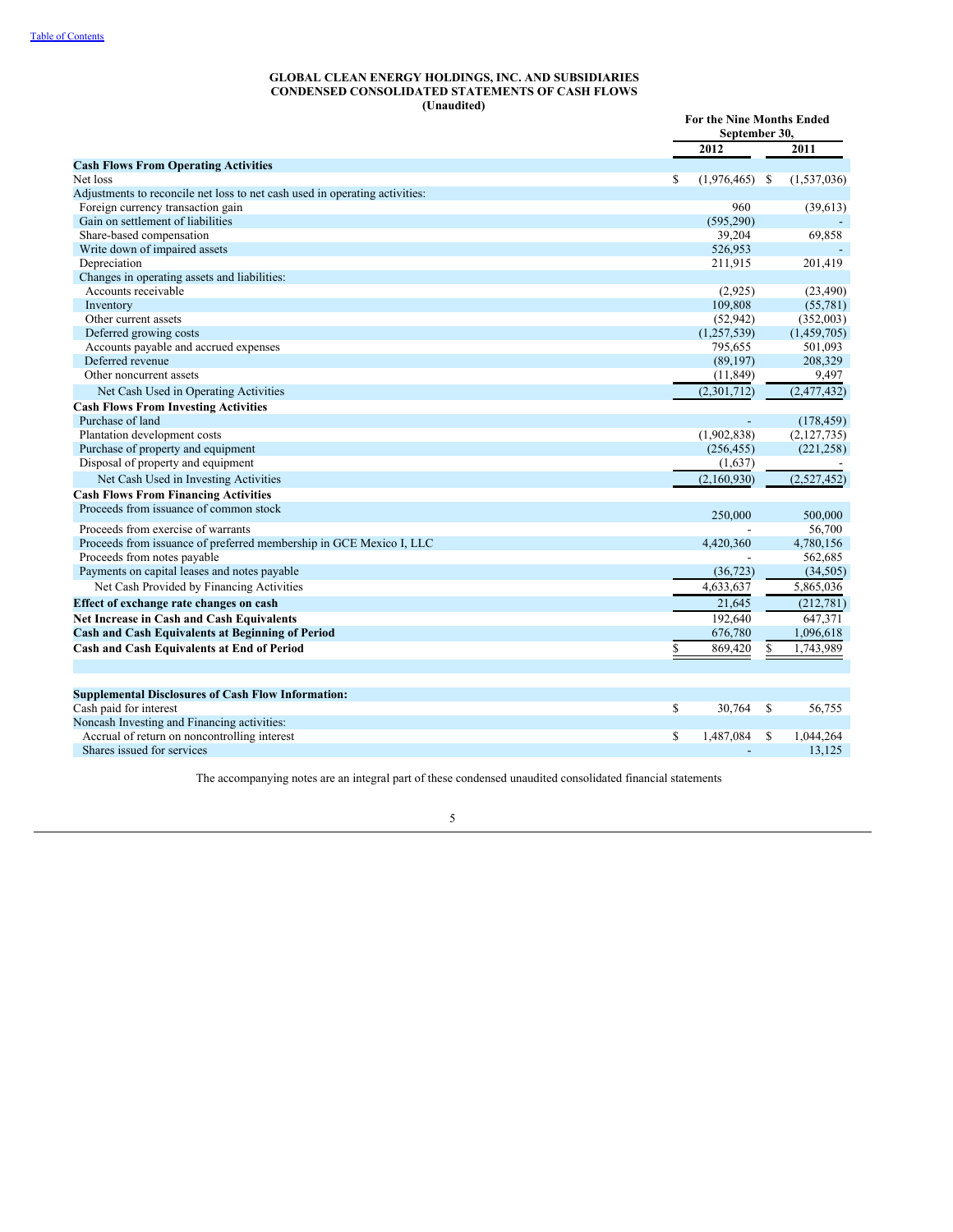## **GLOBAL CLEAN ENERGY HOLDINGS, INC. AND SUBSIDIARIES Notes to Unaudited Condensed Consolidated Financial Statements**

#### **Note 1 – History and Basis of Presentation**

## *History*

The company was originally incorporated under the laws of the State of Utah on November 20, 1991. Until 2007, the Company was a developmental-stage bio-pharmaceutical company engaged in the research, validation, and development of two drug candidates. In 2007, the Company decided to change its business and focus its efforts and resources on the emerging alternative energy fuelsmarket. Accordingly, on September 7, 2007, we acquired certain trade secrets, know-how, business plans and relationships relevant to the cultivation and production of Jatropha. In 2008 we changed our name to "Global Clean Energy Holdings, Inc." to reflect our energy agricultural business. In November 2009, we sold our remaining legacy bio-pharmaceutical assets to Curadis Gmbh.

On July 19, 2010, the reincorporation of the company from a Utah corporation to a Delaware corporation was completed, as approved by shareholders. In the reincorporation, each outstanding share of the company's common stock was automatically converted into one share of common stock of the surviving Delaware corporation. In addition, the par value of the Company's capital stock changed from no par per share to \$0.001 per share. The effects of the change in par value have been reflected retroactively in the accompanying condensed consolidated financial statements and notes thereto for all periods presented. The effect of retroactively applying the par value of \$0.001 per share resulted in reclassification of \$17,409,660 of common stock and \$1,290,722 of preferred stock as of December 31, 2008 to additional paid-in capital. The reincorporation did not result in any change in the company's name, ticker symbol, CUSIP number, business, assets or operations. The management and Board of Directors of the company remained the same.

#### *Principles of Consolidation*

The consolidated financial statements include the accounts of Global Clean Energy Holdings, Inc., its subsidiaries, and the variable interest entities of GCE Mexico, and its Mexican subsidiaries (Asideros, Asideros 2 and Asideros 3). All significant intercompany transactions have been eliminated in consolidation.

Generally accepted accounting principles require that if an entity is the primary beneficiary of a variable interest entity (VIE), the entity should consolidate the assets, liabilities and results of operations of the VIE in its consolidated financial statements. Global Clean Energy Holdings, Inc. considers itself to be the primary beneficiary of GCE Mexico, and it's Mexican subsidiaries, and accordingly, has consolidated these entities since their formation beginning in April 2008, with the equity interests of the unaffiliated investors in GCE Mexico presented as Noncontrolling Interests in the accompanying condensed consolidated financial statements.

#### *Unaudited Interim Condensed Consolidated Financial Statements*

The accompanying unaudited condensed consolidated financial statements have been prepared by the Company pursuant to the rules and regulations of the Securities and Exchange Commission. Certain information and footnote disclosures normally included in financial statements prepared in accordance with accounting principles generally accepted in the United States of America have been condensed or omitted pursuant to such rules and regulations. In the opinion of management, all adjustments and disclosures necessary for a fair presentation of these financial statements have been included and are of normal, recurring nature. These financial statements should be read in conjunction with the financial statements and notes thereto included in the Company's annual report on Form 10-K for the year ended December 31, 2011, as filed with the Securities and Exchange Commission. The results of operations for the nine months ended September 30, 2012, may not be indicative of the results that may be expected for the year ending December 31, 2012.

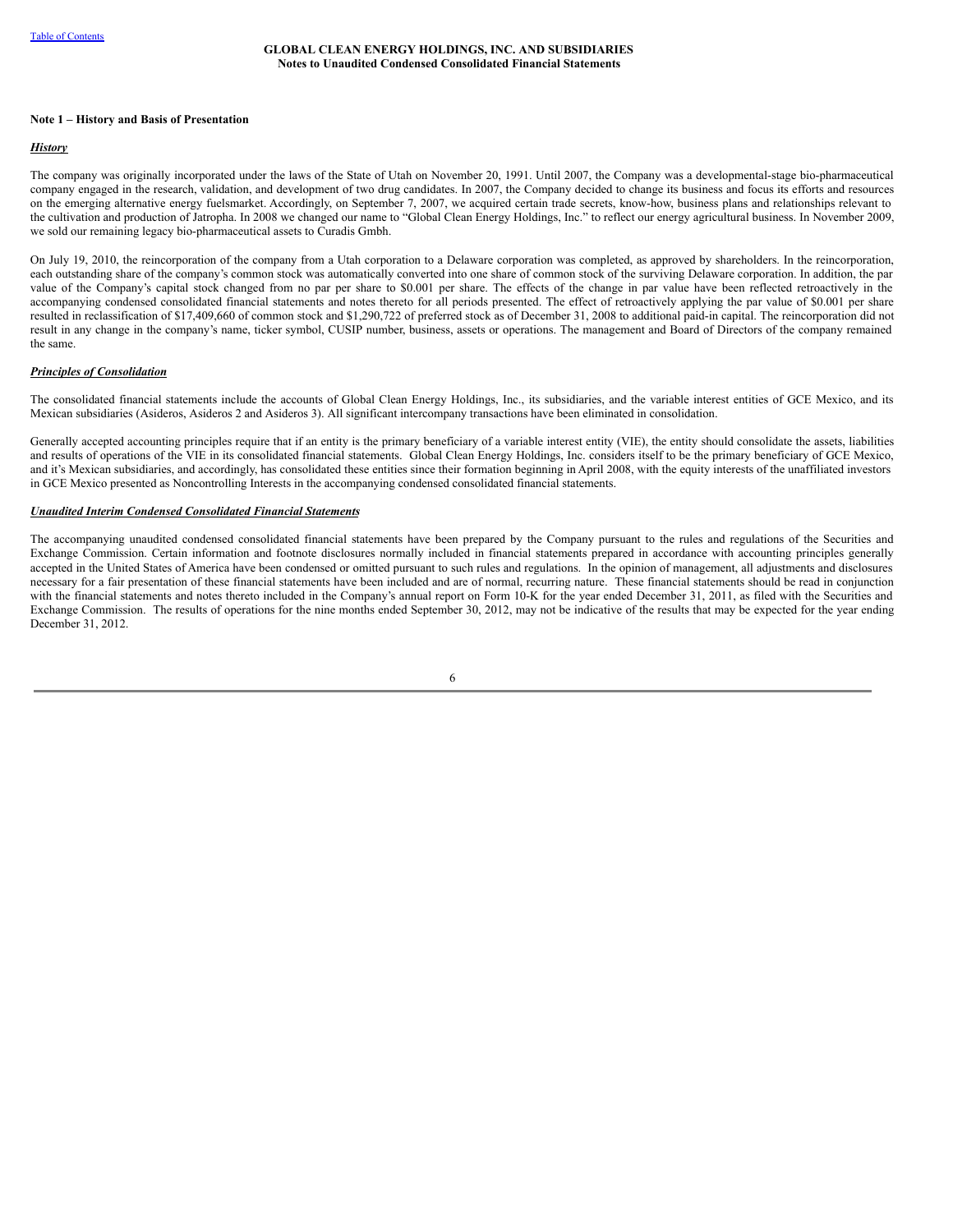# *Accounting for Agricultural Operations*

All costs incurred until the actual planting of the Jatropha Curcas plant are capitalized as plantation development costs, and are included in "Property and Equipment" on the balance sheet. Plantation development costs are being accumulated in the balance sheet during the development period and will be accounted for in accordance with accounting standards for Agricultural Producers and Agricultural Cooperatives. The direct costs associated with each farm and the production of the Jatropha revenue streams have been deferred and accumulated as a noncurrent asset, "Deferred Growing Costs", on the balance sheet. Other general costs without expected future benefits are expensed when incurred.

# *Profit/Loss per Common Share*

Profit/Loss per share amounts are computed by dividing profit or loss applicable to the common shareholders of the Company by the weighted-average number of common shares outstanding during each period. Diluted profit or loss per share amounts are computed assuming the issuance of common stock for potentially dilutive common stock equivalents.

All outstanding stock options, warrants, convertible notes, and convertible preferred stock are currently antidilutive and have been excluded from the calculations of diluted profit or loss per share at September 30, 2012 and 2011, as follows:

|                                               | September 30, |             |
|-----------------------------------------------|---------------|-------------|
|                                               | 2012          | 2011        |
|                                               |               |             |
| Convertible notes                             | 18,900,000    | 19,028,671  |
| Convertible preferred stock - Series B        | 11,818,181    | 11,818,181  |
| Warrants                                      | 24,585,662    | 24,585,662  |
| Compensation-based stock options and warrants | 57,981,483    | 70,181,483  |
|                                               | 113,285,326   | 125,613,997 |

## *Revenue Recognition*

Revenue is recognized when all of the following criteria are met: persuasive evidence of an arrangement exists; delivery has occurred or services have been rendered; the seller's price to the buyer is fixed or determinable; collectability is reasonably assured; and title and the risks and rewards of ownership have transferred to the buyer. Value added taxes collected on revenue transactions are excluded from revenue and are included in accounts payable until remittance to the taxation authority.

Jatropha oil revenue - The Company's primary source of revenue will be crude Jatropha oil. Revenue will be recognized net of sales or value added taxes and upon transfer of significant risks and rewards of ownership to the buyer. Revenue is not recognized when there are significant uncertainties regarding recovery of the consideration due, associated costs or the possible return of goods.

Advisory services revenue - The Company provides development and management services to other companies regarding their bio-fuels and/or feedstock-Jatropha development operations, on a fee for services basis. The advisory services revenue is recognized upon completion of the work in accordance with the separate contract.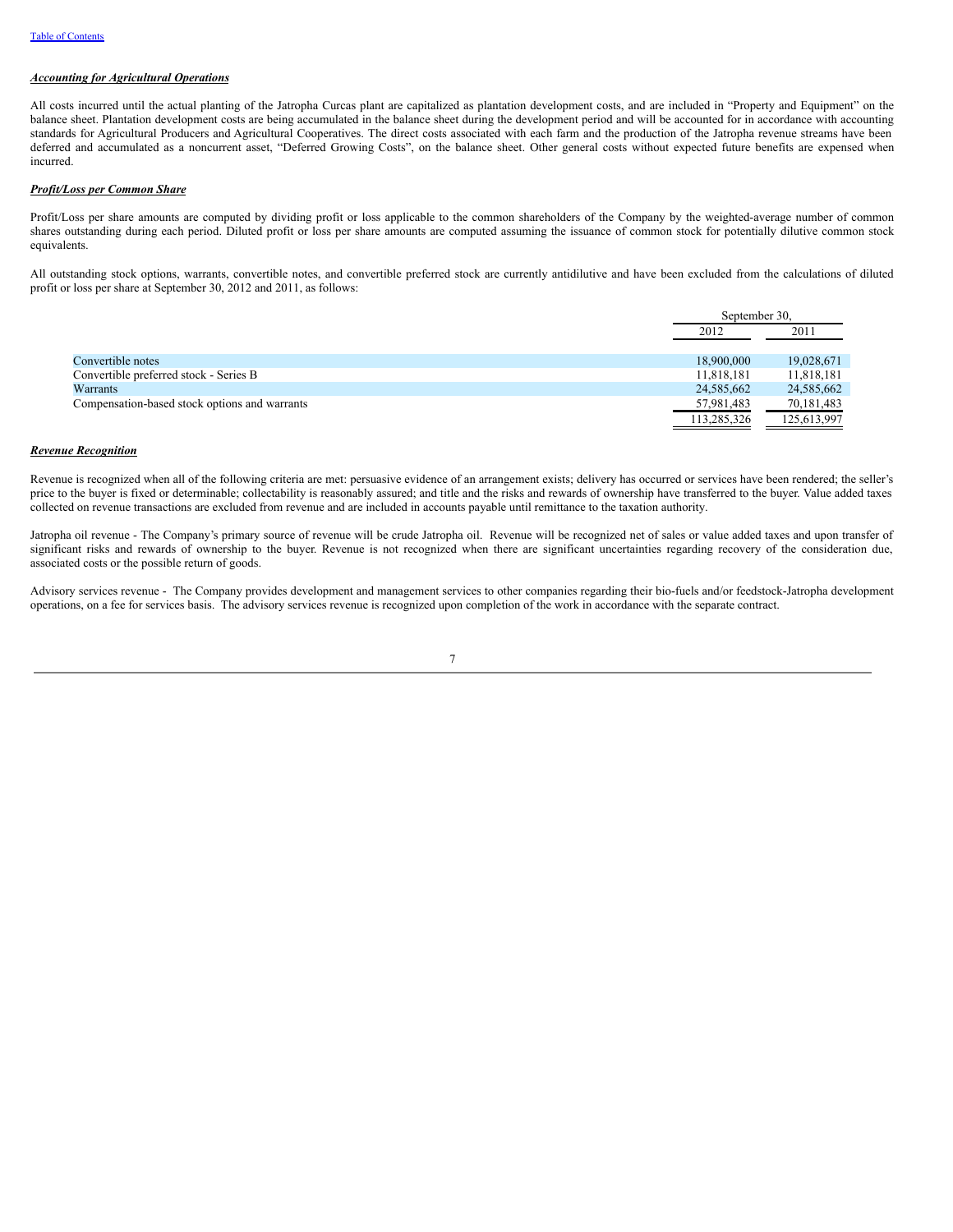Agricultural subsidies revenue - the Company receives agricultural subsidies from the Mexican government. Due to the uncertainty of these payments, the revenue is recognized when the payments are received.

*Impairment of Long-Lived Assets* - Long-lived assets are reviewed for impairment whenever events or changes in circumstances indicate that the carrying amount of an asset may not be recoverable. Recoverability of assets to be held and used is measured by comparison of the carrying amount of an asset to future net cash flows expected to be generated by the asset. If such assets are considered to be impaired, the impairment to be recognized is measured by the amount that the carrying amount of the assets exceeds the fair value of the assets. At September 30, 2012, the Company reviewed its long-lived assets and determined the Deferred Growing Cost and Plantation Development Costs were impaired. See Note 10 for details.

#### *New Accounting Guidelines*

In June 2011, the FASB issued authoritative guidance requiring entities to report components of other comprehensive income in either a single continuous statement or in two separate, but consecutive statements of net income and other comprehensive income. The company has included a condensed consolidated statement of comprehensive income for the three and nine months ended September 30, 2012 and 2011.

#### **Note 2 – Going Concern Considerations**

The accompanying unaudited condensed consolidated financial statements have been prepared assuming that the Company will continue as a going concern. As shown in the accompanying consolidated financial statements, the Company incurred losses from continuing operations of \$1,976,465 and of \$1,537,036 for the nine-months ended September 30, 2012 and September 30, 2011 respectively, and has an accumulated deficit applicable to its common shareholders of \$26,877,863 at September 30, 2012. The Company also used cash in operating activities of \$2,301,712 and \$2,477,432 during the nine-month periods ended September 30, 2012 and September 30, 2011, respectively. At September 30, 2012, the Company has negative working capital of \$1,399,233 and a stockholders' deficit attributable to its stockholders of \$2,086,975. These factors raise substantial doubt about the Company's ability to continue as a going concern.

The Company commenced its new business related to the cultivation and production of oil from the seed of the Jatropha plant in September 2007. Management plans to meet its cash needs through various means including securing financing, entering into joint ventures, and developing the current business model. In order to fund its new operations, the Company has received \$18,360,628 in capital contributions from the preferred membership interest in GCE Mexico I, LLC, and has issued mortgages in the total amount of \$5,110,189 for the acquisition of land. The Company is developing the new business operation to participate in the rapidly growing bio-diesel industry. The Company continues to expect to be successful in this new venture, but there is no assurance that its business plan will be economically viable. The ability of the Company to continue as a going concern is dependent on that plan's success. The financial statements do not include any adjustments that might be necessary if the Company is unable to continue as a going concern.

#### **Note 3 – Jatropha Business Venture**

The Company entered into the bio-fuels business in 2007 by acquiring certain trade secrets, know-how, business plans, term sheets, business relationships, and other information relating to the cultivation and production of seed oil from the Jatropha plant for the production of bio-diesel, and by entering into certain employment agreements and property management agreements. Subsequent to entering into these transactions, the Company identified certain real property in Mexico it believed to be suitable for cultivating the Jatropha plant. During 2008, GCE Mexico acquired the land in Mexico for the cultivation of the Jatropha plant. In July 2009, the Company acquired TAL, which had developed a farm in Belize for cultivation of the Jatropha plant and provided technical advisory services for the propagation of the Jatropha plant. In March 2010, the Company formed Asideros 2, a Mexican corporation, which has acquired additional land in Mexico adjacent to the land acquired by Asideros. All of these transactions are described in further detail in Note 1 above and in the remainder of the notes.

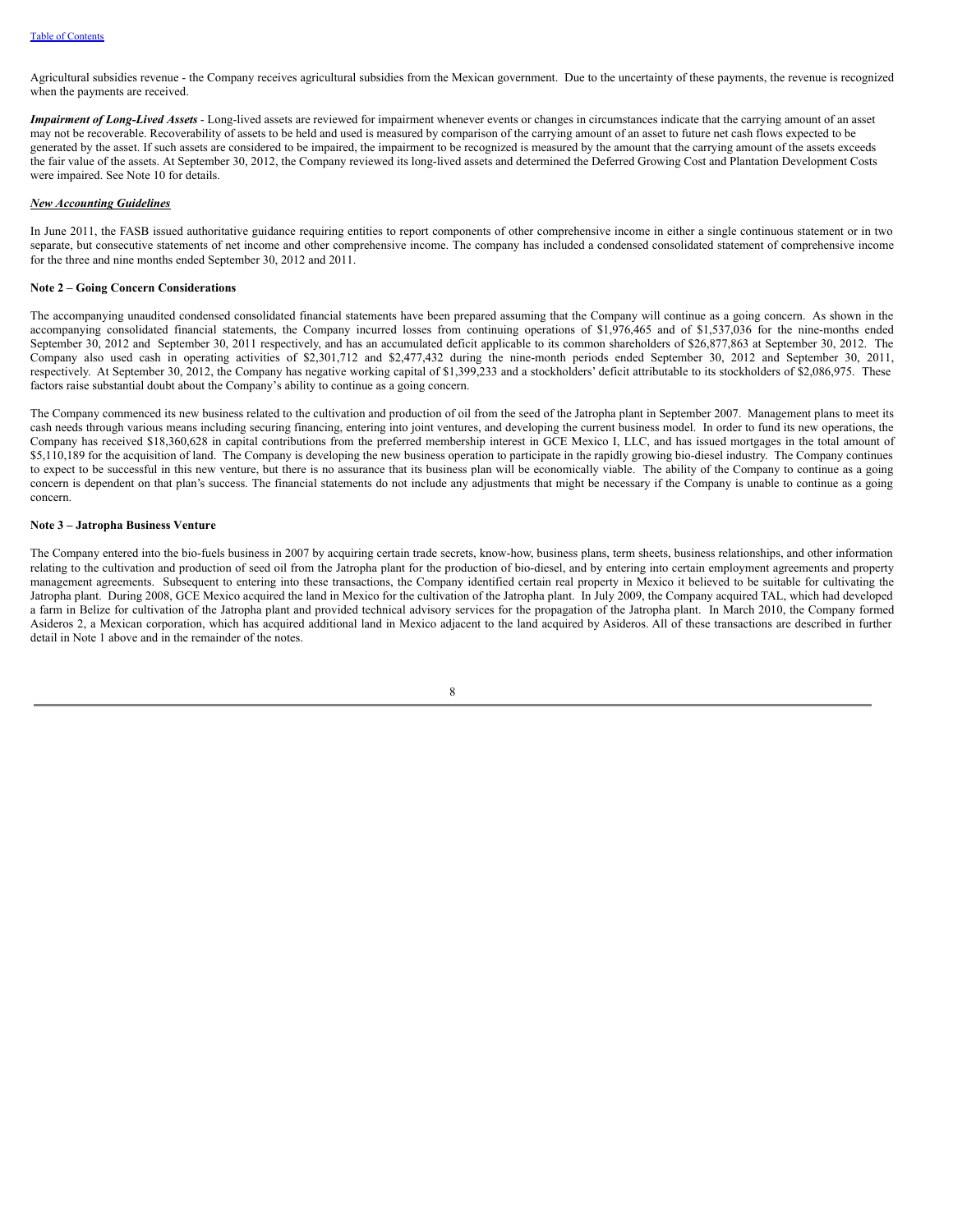#### **Share Exchange Agreement**

The Company entered into a share exchange agreement (the Global Agreement) pursuant to which the Company acquired all of the outstanding ownership interests in Global Clean Energy Holdings, LLC, a Delaware limited liability company (Global), on September 7, 2007 from Mobius Risk Group, LLC (Mobius) and from Richard Palmer (Mr. Palmer). Mr. Palmer owned a 13.33% equity interest in Mobius and became the Company's new President and Chief Operating Officer in September 2007 and its Chief Executive Officer in December 2007.

#### **Mobius Consulting Agreement**

Concurrent with the execution of the Global Agreement, the Company entered into a consulting agreement with Mobius pursuant to which Mobius agreed to provide consulting services to the Company in connection with the Company's new Jatropha biofuel feedstock business. The Company engaged Mobius as a consultant to obtain Mobius' experience and expertise in the feedstock/bio-diesel market to assist the Company and Mr. Palmer in developing this new line of operations for the Company. Mobius agreed to provide the following services to the Company: (i) manage and supervise a contemplated research and development program contracted by the Company and conducted by the University of Texas Pan American regarding the location, characterization, and optimal economic propagation of the Jatropha plant; and (ii) assist with the management and supervision of the planning, construction, and start-up of plant nurseries and seed production plantations in Mexico, the Caribbean or Central America.

Under the agreement, Mobius was required to supervise the hiring of certain staff to serve in management and operations roles of the Company, or to hire such persons to provide similar services to the company as independent contractors. Mobius' compensation for the services provided under the agreement was a monthly retainer of \$45,000. The Company also reimbursed Mobius for reasonable business expenses incurred in connection with the services provided. The Company terminated the agreement in July 2008, with the termination to become effective August 2008. The Company had recorded liabilities to Mobius of \$322,897 for accrued, but unpaid, compensation and costs as of September 30, 2012 and December 31, 2011. However, the Company disputes these charges, and the additional amounts that Mobius claims that it is owed. As a result, in April 2010 Mobius filed a complaint against the Company in the United States District Court Southern District of Texas Houston Division, alleging that that the Company breached its agreement with Mobius.

#### **LODEMO Agreement**

On October 15, 2007, the Company entered into a service agreement with Corporativo LODEMO S.A DE CV, a Mexican corporation (the LODEMO Group), to provide services related to the establishment, development, and day-to-day operations of the Company's Jatropha Business in Mexico. The Company had agreed to pay the LODEMO Group a fixed fee per year of \$60 per hectare of land planted and maintained with minimum payments based on 10,000 hectares of developed land, to follow a planned planting schedule. The Agreement had a 20-year term but could be terminated or modified earlier by the Company under certain circumstances. In June 2009, the scope of work previously performed by LODEMO was reduced and modified based upon certain labor functions being provided internally by the Company and by Asideros, the Company's Mexican subsidiary, on a go-forward basis. This agreement was cancelled in 2009. As of September 30, 2012 and as of December 31, 2011, the Company's financial statement reflect that it owes the LODEMO Group \$251,500 for accrued, but unpaid, compensation and cost. The Company disputes the total of these charges and is currently in discussions with LODEMO to resolve this liability.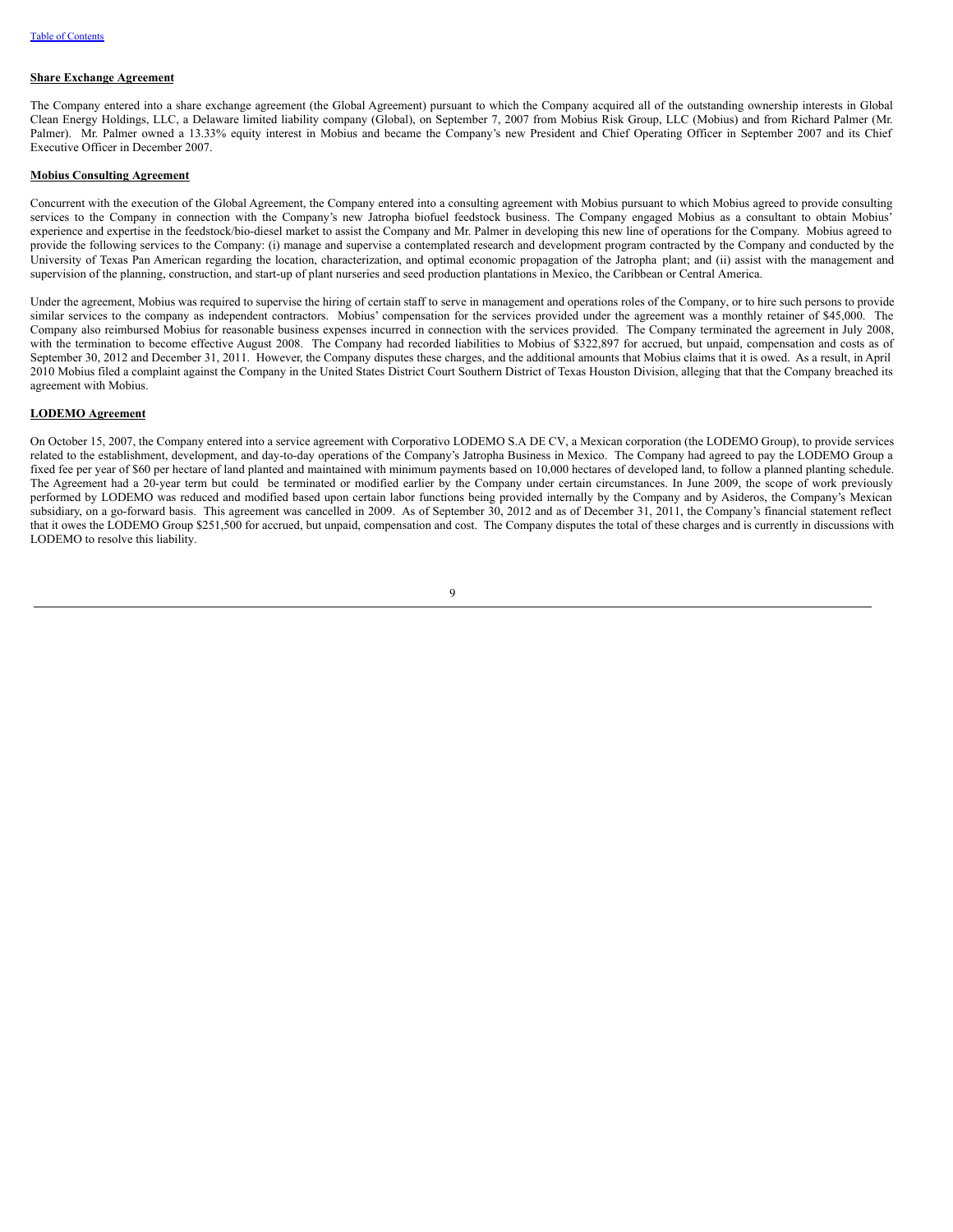## **GCE Mexico I, LLC and Subsidiaries**

GCE Mexico was organized primarily to facilitate the acquisition of the initial 5,000 acres of farm land (the Jatropha Farm) in the State of Yucatan in Mexico to be used primarily for the (i) cultivation of *Jatropha curcas*, (ii) the marketing and sale of the resulting fruit, seeds, or pre-processed crude Jatropha oil, whether as biodiesel, feedstock, biomass or otherwise, and (iii) the sale of carbon value, green fuel value, or renewable energy credit value (and other similar environmental attributes) derived from activities at the Jatropha Farm.

Under the LLC Agreement, the Company owns 50% of the issued and outstanding common membership units of GCE Mexico. The remaining 50% of the common membership units was issued to five of the Investors. The Company and the other owners of the common membership interest were not required to make capital contributions to GCE Mexico.

In addition, two of the Investors agreed to invest in GCE Mexico through the purchase of preferred membership units and through the funding of the purchase of land in Mexico. An aggregate of 1,000 preferred membership units were issued to these two Investors who each agreed to make capital contributions to GCE Mexico in installments and as required, fund the development and operations of the Jatropha Farm. The preferred members have made capital contributions of \$4,420,360 and \$4,780,156 during the ninemonth periods ended September 30, 2012 and 2011, respectively, and total contributions of \$18,360,628 have been received by GCE Mexico from these Investors since the execution of the LLC Agreement. The LLC Agreement calls for additional contributions from the Investors, as requested by management and as required by the operation in 2011 and the following years. These Investors are entitled to earn a preferential 12% per annum cumulative compounded return on the cumulative balance of their preferred membership interest. The preferential return increased \$1,487,084, and \$1,044,264 during the nine-month periods ended September 30, 2012 and 2011, respectively, and totals \$4,394,762 since the execution of the LLC Agreement.

Two investors holding the preferred membership units of GCE Mexico also directly funded the purchase by Asideros I of approximately 5,000 acres of land in the State of Yucatan in Mexico by the payment of \$2,051,282, The land was acquired in the name of Asideros I and Asideros I issued a mortgage in the amount of \$2,051,282 in favor of these two investors. These two investors also directly funded the purchase by Asideros 2 of approximately 4,500 acres, and a second parcel by Asideros 2 of approximately 600 acres on land adjacent to the land owned by Asideros I by the total payment of \$963,382. The land was acquired in the name of Asideros 2 and Asideros 2 issued mortgages in the amount of \$963,382 in favor of these two investors. These mortgages bear interest at the rate of 12% per annum, payable quarterly. The parties agree that interst would accrue until such time as the Board determines that there is sufficient cash flow to pay all accrued interest. The initial mortgage, including any unpaid interest, is due in April 2018. The second mortgage, including any unpaid interest, is due in February 2020.

In October 2011, these two investors also directly funded the purchase by Asideros 3 of approximately 5,600 acres for a total \$2,095,525. The land was acquired in the name of Asideros 3 and Asideros 3 issued mortgages in the amount of \$2,095,525 in favor of these two investors. These mortgages bear interest at the rate of 12% per annum, payable quarterly. The Board has directed that this interest shall continue to accrue until such time as the Board determines that there is sufficient cash flow to pay all accrued interest. The initial mortgage, including any unpaid interest, is due in October 2021.

The net income or loss of the Mexican subsidiaries is allocated to its shareholders based on their respective equity ownership, which is 99% to GCE Mexico and 1% directly to the Company. GCE Mexico has no operations separate from its investments in the Mexican subsidiaries. According to the LLC Agreement of GCE Mexico, the net loss of GCE Mexico is allocated to its members according to their respective investment balances. Accordingly, since the common membership interest did not make a capital contribution, all of the losses have been allocated to the preferred membership interest. The noncontrolling interest presented in the accompanying condensed consolidated balance sheets includes the carrying value of the preferred membership interests and of the common membership interests owned by the Investors, and excludes any common membership interest in GCE Mexico held by the Company.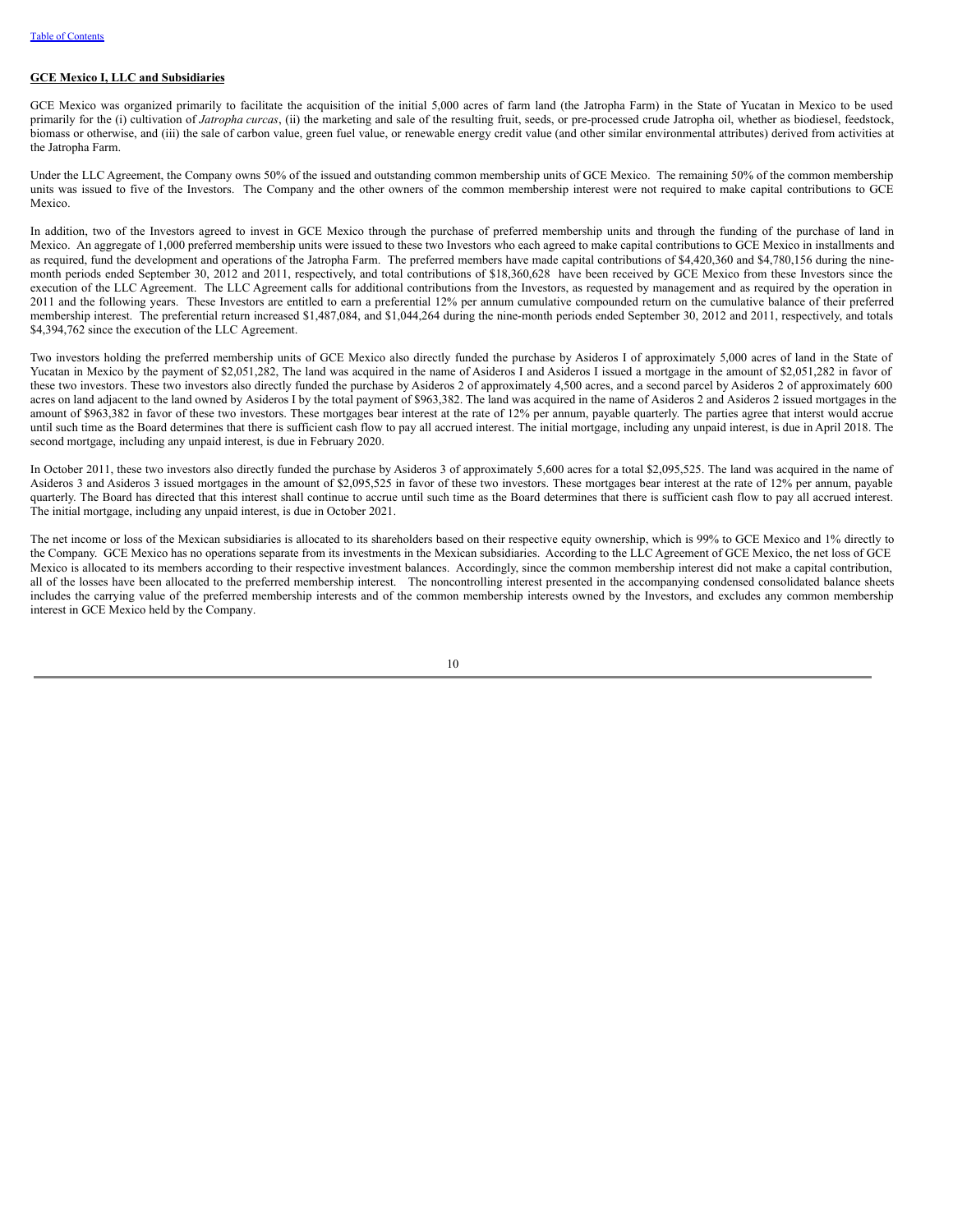## **Technology Alternatives, Limited**

On October 29, 2008, the Company entered into a stock purchase agreement with the shareholders of TAL, a company formed under the laws of Belize in Central America. Subsequently, the terms and conditions of the stock purchase agreement were modified prior to closing. The closing was primarily delayed to allow TAL to complete all required conditions for the closing. On July 2, 2009, all closing requirements were completed and the Company consummated the stock purchase agreement by issuing 8,952,757 shares of its common stock in exchange for 100% of the equity interests of TAL. TAL owns approximately 400 acres of land and has developed a Jatropha farm in stages over the last three years for the cultivation of the Jatropha plant. TAL developed a nursery capable of producing Jatropha seeds, seedlings and rooted cuttings. During 2009, TAL commenced selling seeds, principally to GCE Mexico.

In connection with the acquisition, certain payables to the former shareholders of TAL were renegotiated and converted into promissory notes in the aggregate principal amount of \$516,139 Belize Dollars (US \$268,036 based on exchange rates in effect at July 2, 2009). These notes payable to shareholders were interest free through September 30, 2009, and then bear interest at 8% per annum through the maturity date. The notes are secured by a mortgage on the land and related improvements. The notes, plus any related accrued interest, were due on August 15, 2012. The holders of these notes have not yet declared a formal default and have not taken any action to foreclose. The holders of the loans have previously voluntarily agreed to extend the maturity date of these loans to the August 15, 2012 maturity date.

During 2010, the Company ceased the TAL operations. The assets are reported as Investment Held for Sale.

#### **Note 4 - Investment Held for Sale**

All of TAL's nursery capabilities have since been transferred to the Company's other operations in Tizimin, Mexico and the Company is in the process of selling the land. The net assets have been reclassified as Investment Held for Sale at September 30, 2012 and at December 31, 2011; the promissory notes are netted against the net assets. The Net Assets, as of September 30, 2012 were \$565,473 Belize Dollars (US \$303,953 based on exchange rates in effect at September 30, 2012).

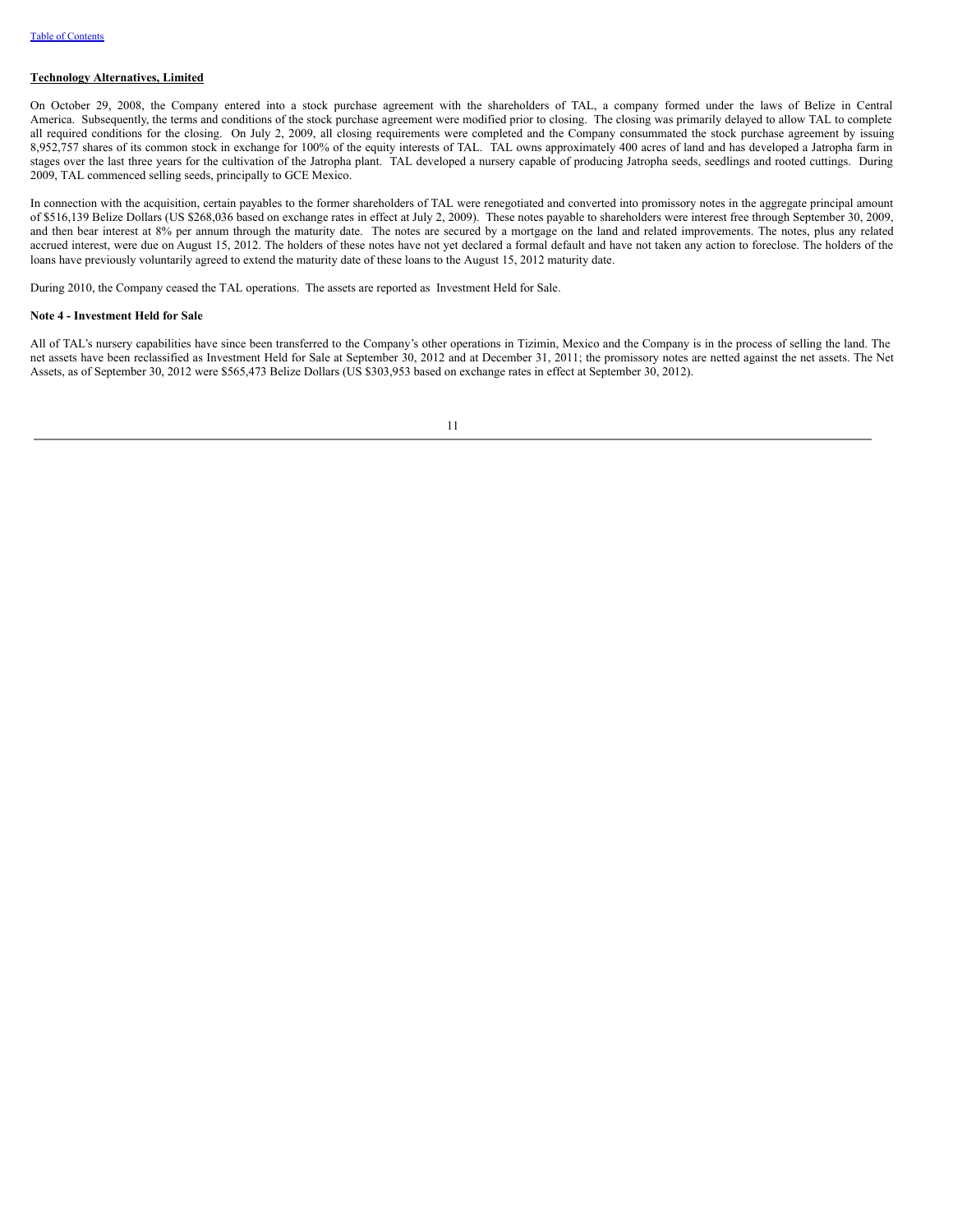#### **Note 5 – Property and Equipment**

Property and equipment are as follows:

|                               | September 30,<br>2012 | December 31,<br>2011      |
|-------------------------------|-----------------------|---------------------------|
| Land                          | \$<br>4,587,313       | 4,217,604<br><sup>S</sup> |
| Plantation development costs  | 8,478,489             | 6,945,617                 |
| Plantation equipment          | 1,552,797             | 1,199,503                 |
| Office equipment              | 109,018               | 110,031                   |
|                               |                       |                           |
| Total cost                    | 14,727,617            | 12,472,755                |
| Less accumulated depreciation | (589, 932)            | (567, 573)                |
|                               |                       |                           |
| Property and equipment, net   | 14, 137, 685          | 11,905,182<br>S.          |

Commencing in June 2008, Asideros I purchased certain equipment for purposes of rapidly clearing the land, preparing the land for planting, and planting the Jatropha trees. The Company has capitalized farming equipment and costs related to the development of land for farm use in accordance with generally accepted accounting principles for accounting by agricultural producers and agricultural cooperatives. Plantation equipment is depreciated using the straight-line method over estimated useful lives of 5 to 15 years. Depreciation expense has been capitalized as part of plantation development costs through the date that the plantation becomes commercially productive. The initial plantations were deemed to be commercially productive on October 1, 2009, at which date the Company commenced the depreciation of plantation development costs over estimated useful lives of 10 to 35 years, depending on the nature of the development. Developments and other improvements with indefinite lives are capitalized and not depreciated. Other developments that have a limited life and intermediate-life plants that have growth and production cycles of more than one year are being depreciated over their useful lives once they are placed in service. The land, plantation development costs, and plantation equipment are located in Mexico and in Belize. During the period we recognized an impairment loss related to the fair value of Plantation Development Cost and Deferred Growing Cost. See Note 10 below.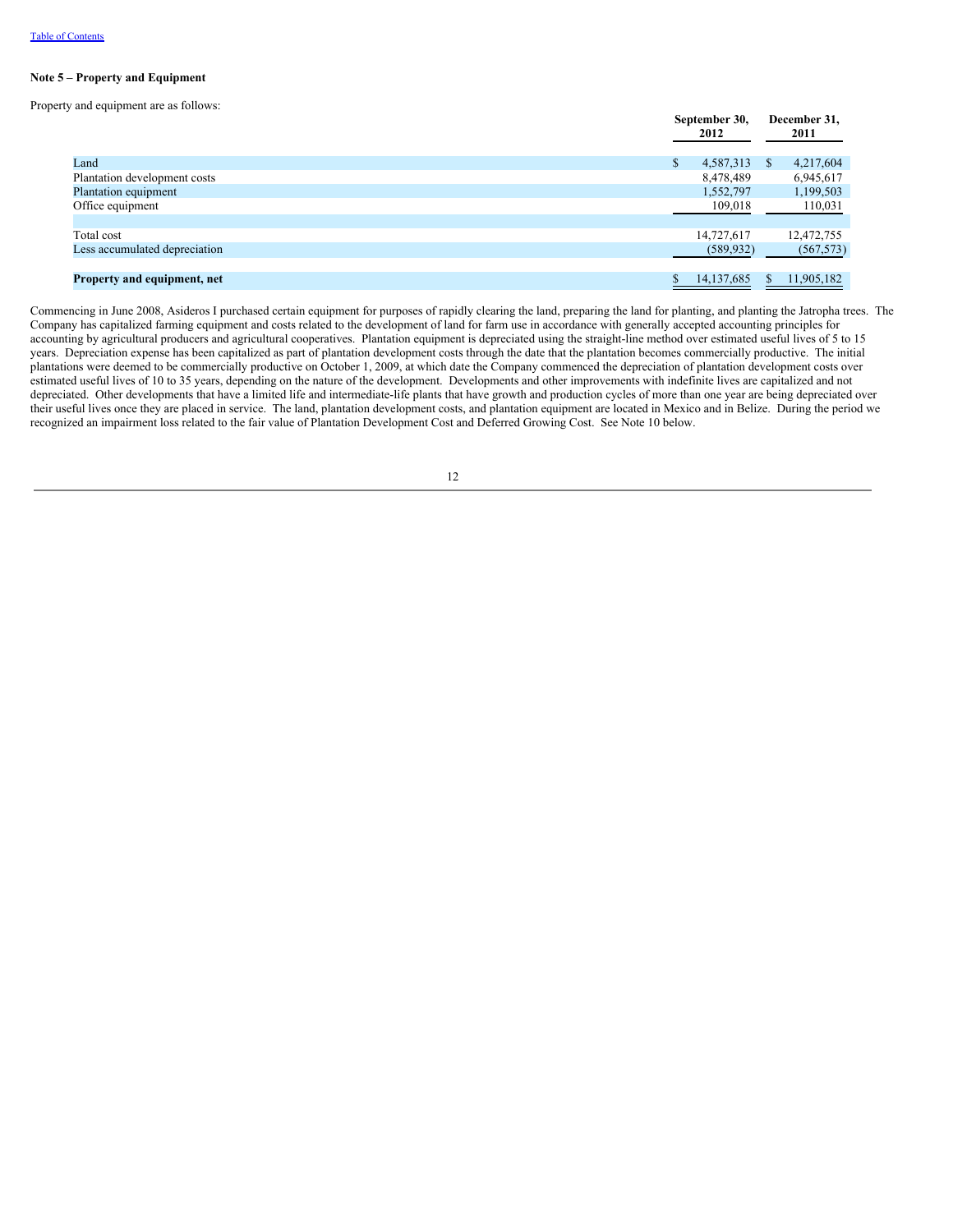## **Note 6 – Accrued Payroll and Payroll Taxes**

A significant portion of accrued payroll and payroll taxes relates to unpaid compensation for officers and directors that are no longer affiliated with the Company. Accrued payroll taxes will become due upon payment of the related accrued compensation.

Accrued payroll and payroll taxes are composed of the following:

| 2012                     |               | December 31,<br>2011 |  |
|--------------------------|---------------|----------------------|--|
|                          |               |                      |  |
| 1,011,913                |               | 965,946              |  |
| $\overline{\phantom{0}}$ |               | 77,750               |  |
|                          |               |                      |  |
|                          |               | 3,067                |  |
|                          |               |                      |  |
| 1,011,913                |               | 1,046,763            |  |
|                          | September 30, |                      |  |

#### **Note 7 – Debt**

#### **Notes Payable to Shareholders**

The Company has notes payable to certain shareholders in the aggregate amount of \$26,000 at September 30, 2012 and December 31, 2011. The notes originated between 1997 and 1999, bear interest at 12%, are unsecured, and are currently in default. Accrued interest on the notes totaled \$65,726 and \$46,415 at September 30, 2012 and December 31, 2011, respectively.

As more fully disclosed in Note 4 the Company has promissory notes to the former shareholders of TAL in the amount of \$526,462 Belize dollars, (US \$282,983 based on exchange rates in effect at September 30, 2012), including capitalized interest of \$10,322 Belize Dollars. These notes payable to shareholders were interest free through September 30, 2009, and then bear interest at 8% per annum through the maturity date. The notes are secured by a mortgage on the land and related improvements. The notes, plus any related accrued interest, were due on August 15, 2012. The holders of these notes have not yet declared a formal default and have not taken any action to foreclose. The holders of the loans have previously voluntarily agreed to extend the maturity date of these loans to the August 15, 2012 date.

#### **Mortgage Notes Payable**

Two investors holding the preferred membership units of GCE Mexico also directly funded the purchase by Asideros I of approximately 5,000 acres of land in the State of Yucatan in Mexico by the payment of \$2,051,282, The land was acquired in the name of Asideros I and Asideros I issued a mortgage in the amount of \$2,051,282 in favor of these two investors. These two investors also directly funded the purchase by Asideros 2 of approximately 4,500 acres, and a second parcel by Asideros 2 of approximately 600 acres of land adjacent to the land owned by Asideros I by the total payment of \$963,382. The land was acquired in the name of Asideros 2 and Asideros 2 issued mortgages in the amount of \$963,382 in favor of these two investors. These mortgages bear interest at the rate of 12% per annum, payable quarterly. The parties have agreed to accrue the interest until such time as the Board determines that there is sufficient cash flow to pay all accrued interest. The initial mortgage, including any unpaid interest, is due in April 2018. The second mortgage, including any unpaid interest, is due in February 2020.

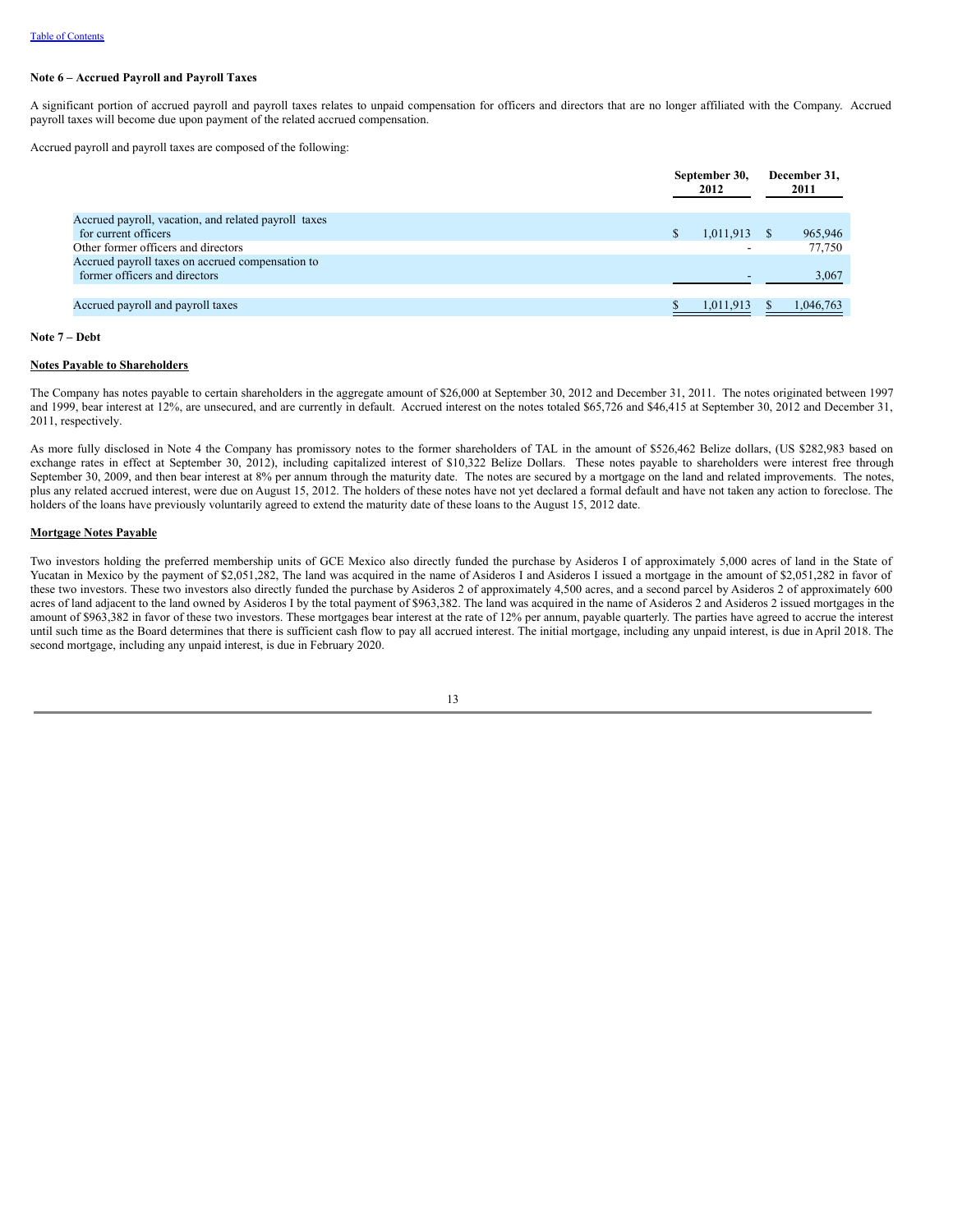In October 2011, these two investors also directly funded the purchase by Asideros 3 of approximately 5,600 acres for a total \$2,095,525. The land was acquired in the name of Asideros 3 and Asideros 3 issued mortgages in the amount of \$2,095,525 in favor of these two investors. These mortgages bear interest at the rate of 12% per annum, payable quarterly. The Board has directed that this interest shall continue to accrue until such time as the Board determines that there is sufficient cash flow to pay all accrued interest. The initial mortgage, including any unpaid interest, is due in October 2021.

### **Settlement of Liabilities**

The Company has settled certain liabilities previously carried on the consolidated balance sheet, which settlements resulted in significant gains. The total gain on settlement of liabilities for the nine months ended September 30, 2012 was \$595,290. This gain was primarily from the settlement or expiration of historic liabilities primarily incurred by prior management in connection with the discontinued pharmaceutical operations that had been on the Company's records for several years. In addition, the Company determined that certain liabilities had been extinguished with the passage of time for collection under the laws.

#### **Common Stock**

On April 25, 2011 an accredited investor in the Company exercised a Warrant for 945,000 shares at \$.03 per share for net cash proceeds paid to the Company of \$28,350. The proceeds from this sale were used for general corporate purposes.

On May 31, 2011 an accredited investor in the Company exercised a Warrant for 945,000 shares at \$.03 per share for net cash proceeds paid to the Company of \$28,350. The proceeds from this sale were used for general corporate purposes.

In April 2012, the Company issued shares to an accredited investor at a price of \$.03 per share for cash proceeds paid to the Company of \$250,000. The proceeds from this sale were used for general corporate purposes.

## **Note 8 – Stock Options and Warrants**

#### *Stock Options and Compensation-Based Warrants*

The Company has three incentive stock option plans wherein 44,000,000 shares of the Company's common stock are reserved for issuance there under.

On July 19, 2010, the stockholders approved the 2010 Stock Incentive Plan. The granting of options and other stock awards is an important incentive tool for the Company's employees, officers and directors. The 2010 Plan provides a means by which employees, directors and consultants of the Company may be given an opportunity to benefit from increases in the value of our common stock, and to attract and retain the services of such persons. All of our employees, directors and consultants are eligible to participate in the 2010 Plan. The total number of shares of common stock which may be offered, or issued as restricted stock or on the exercise of options or Stock Appreciation Rights (SARs) under the Plan shall not exceed twenty million (20,000,000) shares of common stock. The shares subject to an option or SAR granted under the Plan that expire, terminate or are cancelled unexercised shall become available again for grants under this Plan. If shares of restricted stock awarded under the Plan are forfeited to the Company or repurchased by the Company, the number of shares forfeited or repurchased shall again be available under the Plan. Where the exercise price of an option is paid by means of the optionee's surrender of previously owned shares of common stock or the Company's withholding of shares otherwise issuable upon exercise of the option as may be permitted herein, only the net number of shares issued and which remain outstanding in connection with such exercise shall be deemed "issued" and no longer available for issuance under this Plan. No eligible person shall be granted options or other awards during any twelve-month period covering more than Five Hundred Thousand (500,000) shares of common stock.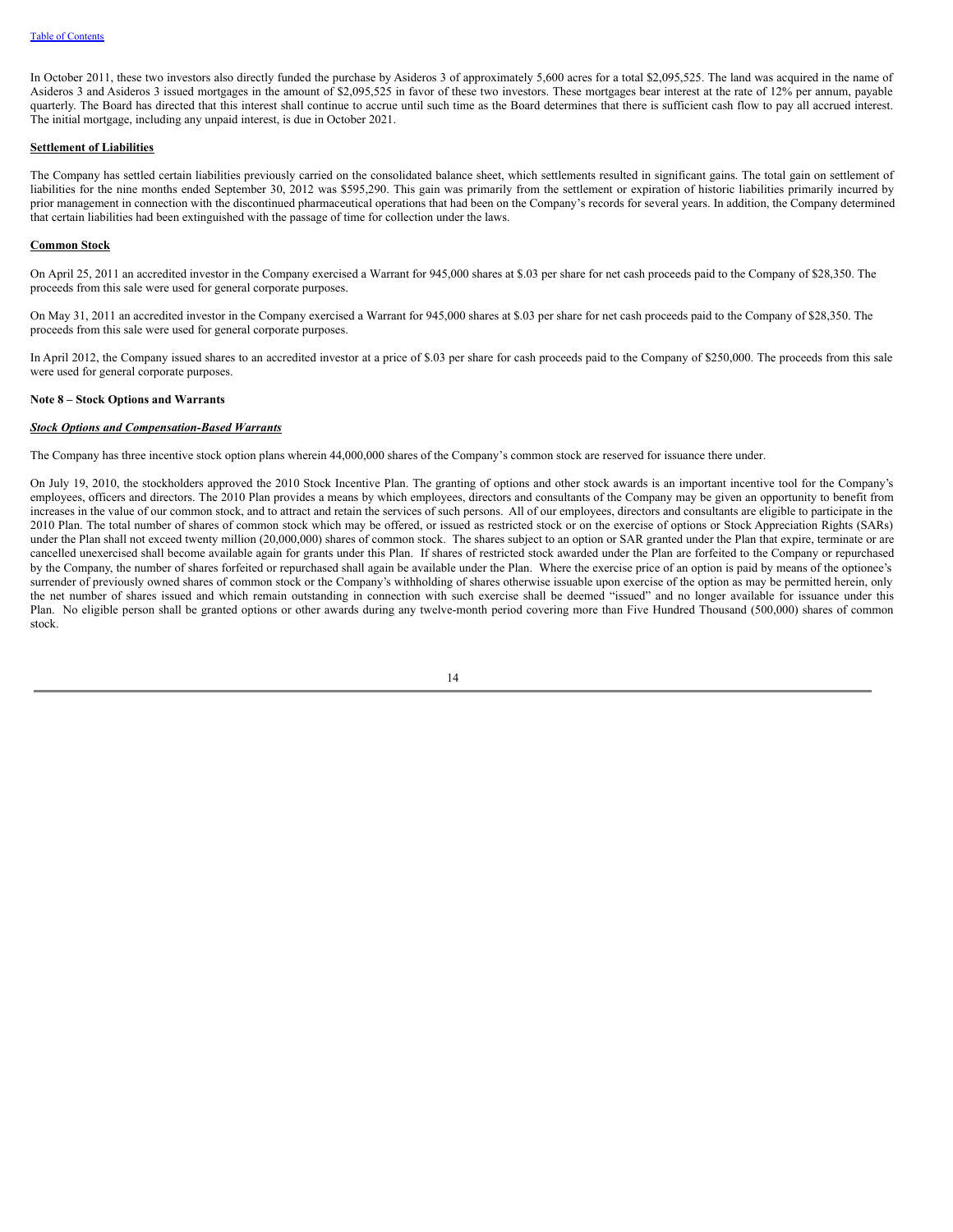No income tax benefit has been recognized for share-based compensation arrangements. The Company has recognized plantation development costs totaling \$124,565 related to a liability that was satisfied by the issuance of warrants in 2008. Otherwise, no share-based compensation cost has been capitalized in the condensed consolidated balance sheet.

A summary of the status of options and compensation-based warrants at September 30, 2012, and changes during the period then ended is presented in the followingtable:

|                                   | <b>Shares</b><br>Under<br>Option | Weighted<br>Average<br><b>Exercise</b><br>Price |                          | Weighted<br>Average<br>Remaining<br>Contractual<br>Life | Aggregate<br><b>Intrinsic</b><br>Value |         |
|-----------------------------------|----------------------------------|-------------------------------------------------|--------------------------|---------------------------------------------------------|----------------------------------------|---------|
| Outstanding at December 31, 2011  | 74,731,483                       | <sup>\$</sup>                                   | 0.03                     | 4.7 years $\$$                                          |                                        | 192,033 |
| Granted                           | 1,000,000                        |                                                 | 0.04                     |                                                         |                                        |         |
| Exercised                         | $\overline{\phantom{a}}$         |                                                 | $\overline{\phantom{a}}$ |                                                         |                                        |         |
| Forfeited                         | (4,500,000)                      |                                                 | 0.04                     |                                                         |                                        |         |
| Expired                           | (13,250,000)                     |                                                 | 0.03                     |                                                         |                                        |         |
|                                   |                                  |                                                 |                          |                                                         |                                        |         |
| Outstanding at September 31, 2012 | 57,981,483                       |                                                 | 0.03                     | 4.2 years $\$$                                          |                                        | 29,497  |
|                                   |                                  |                                                 |                          |                                                         |                                        |         |
|                                   |                                  |                                                 |                          |                                                         |                                        |         |
| Exercisable at September 31, 2012 | 40,968,983                       | $\mathbf S$                                     | 0.03                     | 3.3 years $\epsilon$                                    |                                        | 29,297  |

At September 30, 2012, options to acquire 80,000 shares of common stock have no stated contractual life. The fair value of other stock option grants and compensation-based warrants is estimated on the date of grant or issuance using the Black-Scholes option pricing model. No options or warrants were issued in the nine-month period ended September 30, 2012 and 1,350,000 of options were issued the nine months ended September 30, 2011. The expected life of stock options represents the period of time that the stock options granted are expected to be outstanding prior to exercise. The expected volatility is based on the historical price volatility of the Company's common stock. The riskfree interest rate represents the U.S. Treasury constant maturities rate for the expected life of the related stock options. The dividend yield represents anticipated cash dividends to be paid over the expected life of the stock options. The intrinsic values are based on a September 30, 2012 closing price of \$0.010 per share.

Share-based compensation from all sources recorded during the nine months ended September 30, 2012 and 2011 was \$39,204 and \$69,858, respectively, and is reported as general and administrative expense in the accompanying condensed consolidated statements of operations. As of September 30, 2012, there is approximately \$31,359 of unrecognized compensation cost related to stock-based payments that will be recognized over a weighted average period of approximately 1.2 year.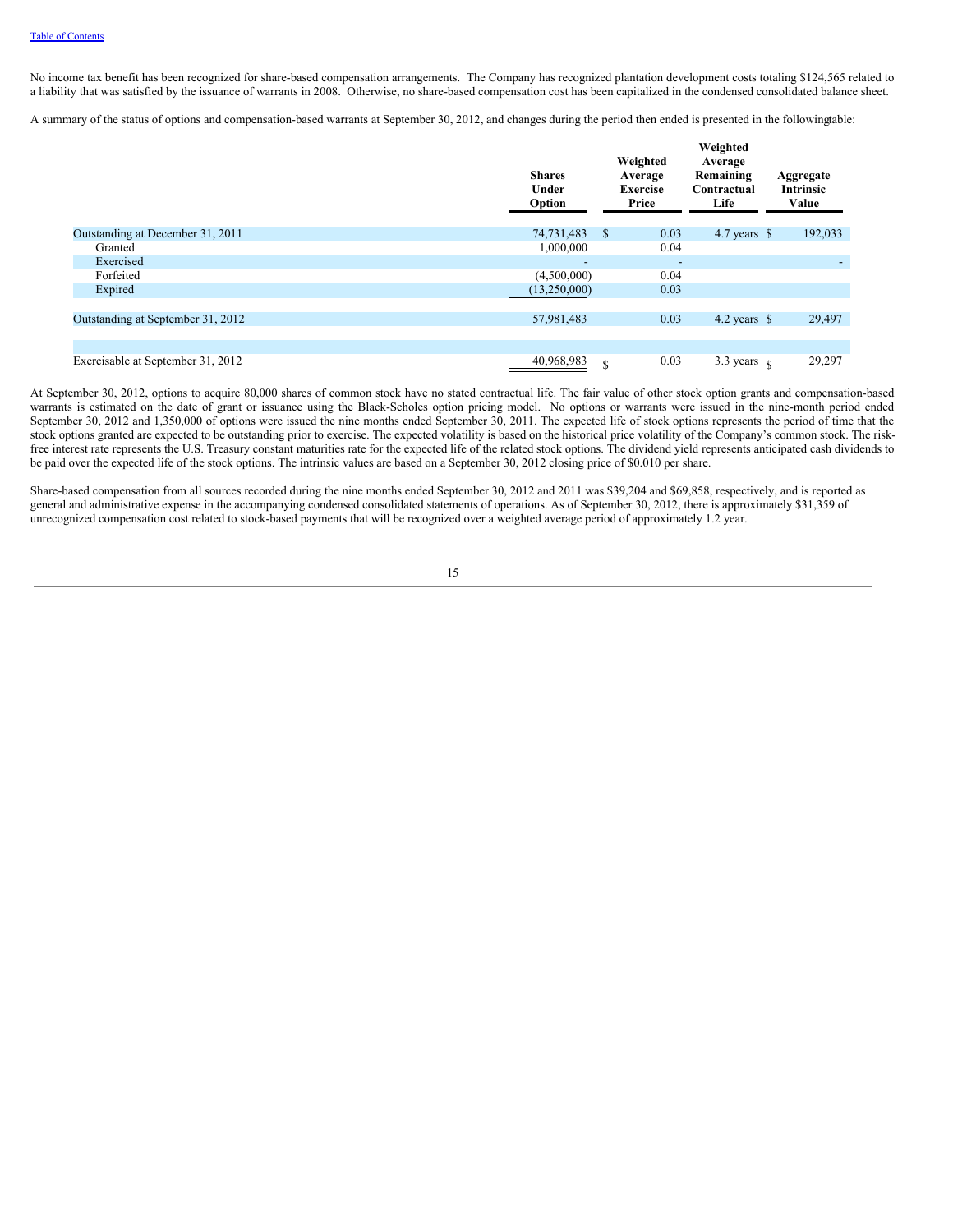## *Stock Warrants*

A summary of the status of the warrants outstanding at September 30, 2012, and changes during the six months then ended is presented in the following table:

|                                   | <b>Shares</b><br>Under<br>Warrant |              | Weighted<br>Average<br><b>Exercise</b><br>Price | Weighted<br>Average<br>Remaining<br>Contractual<br>Life | Aggregate<br><b>Intrinsic</b><br>Value |                          |
|-----------------------------------|-----------------------------------|--------------|-------------------------------------------------|---------------------------------------------------------|----------------------------------------|--------------------------|
| Outstanding at December 31, 2011  | 24,585,662                        | \$           | 0.01                                            | $1.75$ years                                            | \$                                     | 457,550                  |
| Issued                            | $\overline{\phantom{0}}$          |              | $\sim$                                          |                                                         |                                        |                          |
| Exercised<br>Expired              | $\overline{\phantom{a}}$          |              | $\overline{\phantom{a}}$<br>۰                   |                                                         | \$                                     | $\overline{\phantom{a}}$ |
| Outstanding at September 30, 2012 | 24,585,662                        | $\mathbb{S}$ | 0.01                                            | $1.00$ years                                            | $\mathcal{S}$                          | 45,755                   |

### **Note 9 - Discontinued Operations**

Pursuant to accounting rules for discontinued operations, the Company has classified all gain, revenue and expense related to the operations, assets, and liabilities of its biopharmaceutical business as discontinued operations. For the nine-month period ended September 30, 2012 and year ended December 31, 2011, Income from Discontinued Operations consists of the foreign currency transaction gains or losses related to current liabilities associated with the discontinued operations that are denominated in Euros.

### **Note 10 – Impairment of assets and fair value measurements**

Fair value is defined as the exchange price that would be received for an asset or paid to transfer a liability (an exit price) in the principal or most advantageous market for the asset or liability in an orderly transaction between market participants on the measurement date. To measure fair value, a hierarchy has been established by generally accepted accounting principles which requires an entity to maximize the use of observable inputs and minimize the use of unobservable inputs. This hierarchy uses three levels of inputs to measure the fair value of assets and liabilities as follows:

Level 1 – Quoted prices in active markets for identical assets or liabilities.

Level 2 – Observable inputs other than Level 1 including quoted prices for similar assets or liabilities, quoted prices in less active markets, or other observable inputs that can be corroborated by observable market data.

Level 3 – Unobservable inputs supported by little or no market activity for financial instruments whose value is determined using pricing models, discounted cash flow methodologies, or similar techniques, as well as instruments for which the determination of fair value requires significant management judgment or estimation.

As of September 30, 2012 and 2011, the Company does not have any assets or liabilities measured at fair value on a recurring basis.

Fair value is used on a nonrecurring basis to measure certain assets when applying lower of cost or market accounting or when adjusting carrying values. Fair value is also used when evaluating impairment on certain assets, including deferred growing costs and property and equipment.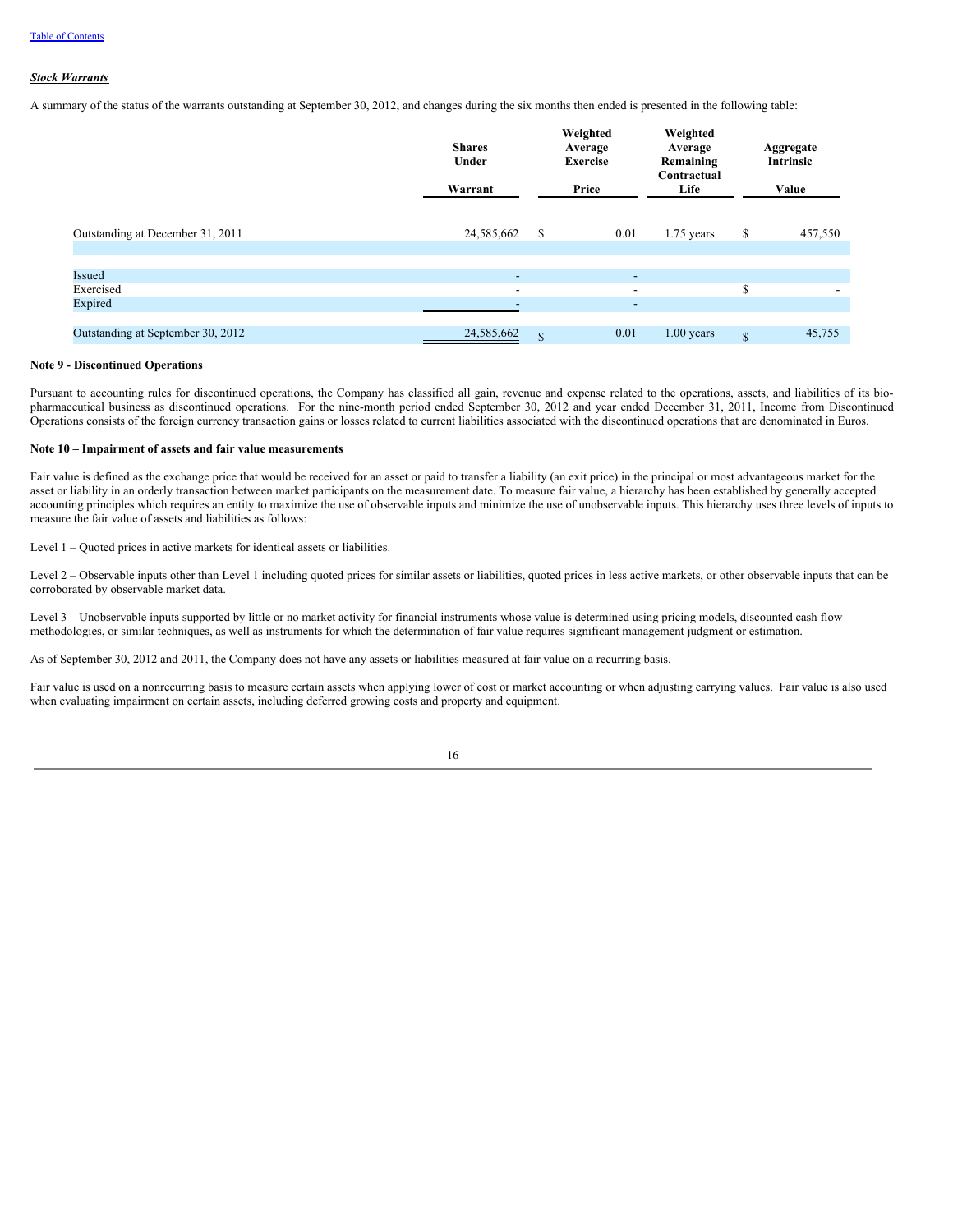The following is a tabular presentation of assets measured at fair value on a nonrecurring basis along with the level within the hierarchy in which the fair value measurement falls as of September 30, 2012 :

|                                    |               | <b>Fair Value of Measurements at Reporting</b> |                |  |                |  |
|------------------------------------|---------------|------------------------------------------------|----------------|--|----------------|--|
|                                    | September 30, | Date Using                                     |                |  |                |  |
| <b>Description</b>                 | 2012          | <b>Level 1</b>                                 | <b>Level 2</b> |  | <b>Level 3</b> |  |
|                                    | 4,238,909     |                                                |                |  | 4.238.909      |  |
| Deferred Growing Cost              | 8.478.489     |                                                |                |  | 8.478.489      |  |
| <b>Plantation Development Cost</b> | 12.717.398    |                                                |                |  | 12,717,398     |  |

The Company performed an analysis of long-lived assets and has identified 313 hectares (773 acres) considered to be fallow based on the following condition of the trees: no vegetative growth for the age of the trees, bad origins, bad land preparation, and no resistance to fungus. The trees are not expected to produce a yield or generate any future revenues. As such, the Company has identified the costs associated with these hectares originally capitalized as Plantation Development Cost and Deferred Growing Cost, which capitalized costs are not expected to be recoverable, and has recognized the following impairment charges for the period ended September 30, 2012.

Deferred growing costs with a carrying value of \$4,310,038 were written down to the fair value of \$4,238,909 resulting in an impairment charge of \$71,129, which was included in net loss for the period. The Company estimated the fair value of these assets using the income based approach considering the cash flows that would be obtained as a result of distribution of product tied to those deferred growing costs. The income based approach utilizes unobservable inputs. Due to the use of unobservable inputs, we classify the fair value of these growing areas within Level 3.

Plantation development costs (included in property and equipment), which had a carrying value of \$8,934,313 were written down to the fair value of \$8,478,489, resulting in an impairment charge of \$455,824, which was included in net loss for the period. The Company estimated the fair value of these assets using the income based approach considering the cash flows that would be obtained as a result of the production and distribution of product in areas of continued production. The income based approach utilizes unobservable inputs. Due to the use of unobservable inputs, we classify the fair value of these growing areas within Level 3.

There was no impairment charge and no related nonrecurring fair value measurement, for the period ended September 30, 2011.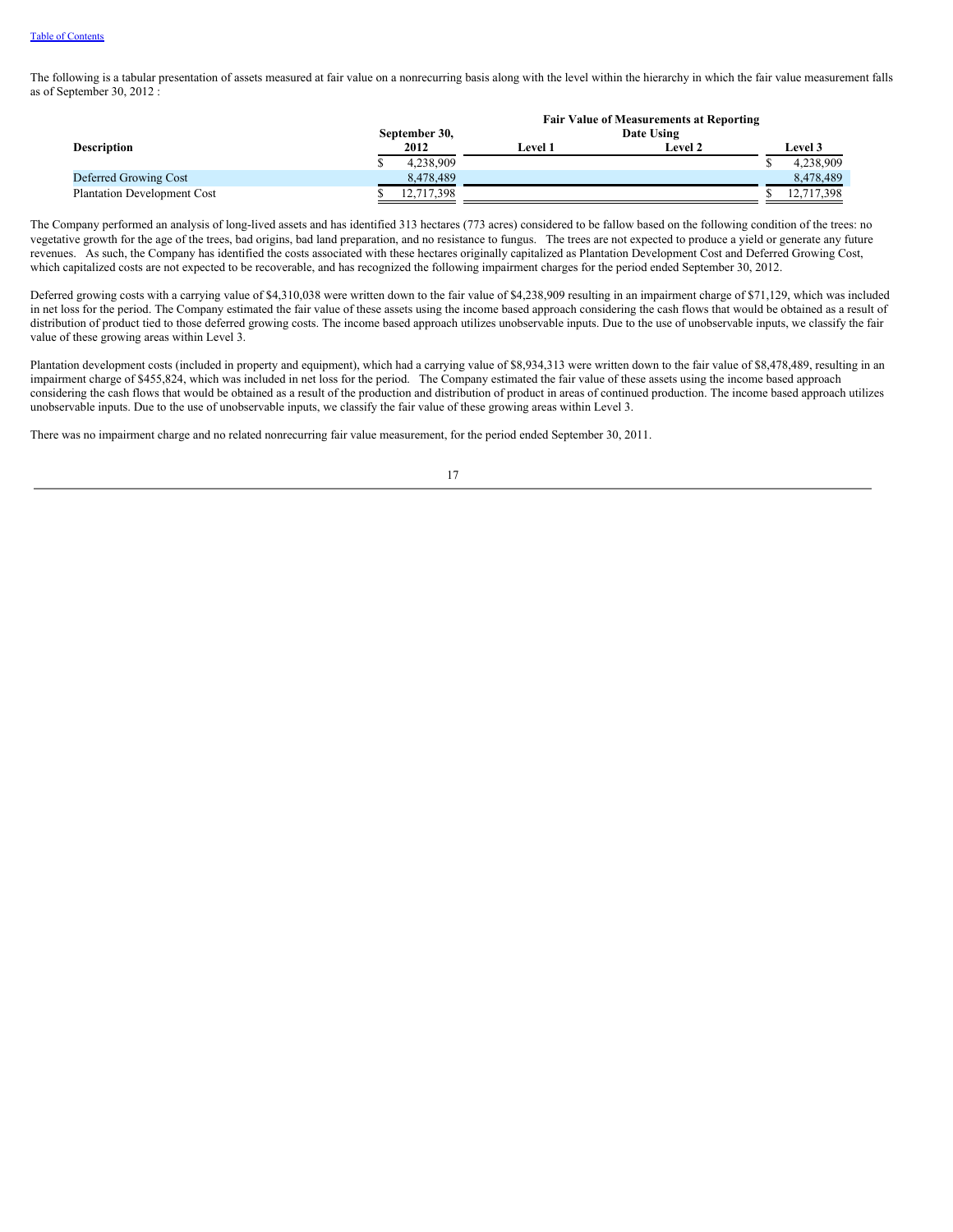#### <span id="page-20-0"></span>ITEM 2. MANAGEMENTS' DISCUSSION AND ANALYSIS OF FINANCIAL CONDITION AND RESULTS OF OPERATIONS.

This Report, including any documents which may be incorporated by reference into this Report, contains "Forward-Looking Statements" within the meaning of Section 27A of the Securities Act of 1933, as amended, and Section 21E of the Securities Exchange Act of 1934, as amended. All statements other than statements of historical fact are "Forward-Looking Statements" for purposes of these provisions, including our plans to cultivate, produce and market non-food based feedstock for applications in the bio-fuels market, any projections of the date and amount of our Jatropha harvests, forecasts regarding our revenues or other financial items, any statements of the plans and objectives of management for future operations, any statements concerning proposed new products or services, any statements regarding future economic conditions or performance, and any statements of assumptions underlying any of the foregoing. All Forward-Looking Statements included in this document are made as of the date hereof and are based on information available to us as of such date. We assume no obligation to update any Forward-Looking Statement. In some cases, Forward-Looking Statements can be identified by the use of terminology such as "may," "will," "expects," "plans," "anticipates," "intends," "believes," "estimates," "potential," or "continue," or the negative thereof or other comparable terminology. Although we believe that the expectations reflected in the Forward-Looking Statements contained herein are reasonable, there can be no assurance that such expectations or any of the Forward-Looking Statements will prove to be correct, and actual results could differ materially from those projected or assumed in the Forward-Looking Statements. Future financial condition and results of operations, as well as any Forward-Looking Statements are subject to inherent risks and uncertainties, including any other factors referred to in our press releases and reports filed with the Securities and Exchange Commission. All subsequent Forward-Looking Statements attributable to the company or persons acting on its behalf are expressly qualified in their entirety by these cautionary statements. Additional factors that may have a direct bearing on our operating results are described under "Risk Factors" and elsewhere in this report.

### **Introductory Comment**

Throughout this Quarterly Report on Form 10-Q, the terms "GCEH," "we," "us," "our," and "our company" refer to Global Clean Energy Holdings, Inc., a Delaware corporation (which used to be a Utah corporation until July 19, 2011), formerly known as Medical Discoveries, Inc., and, unless the context indicates otherwise, also includes all of this company's U.S. and foreign wholly-owned subsidiaries through which this company conducts certain of its operations. To the extent applicable, depending on the context of the disclosure, the terms "we," "us," "our," and "our company" may also include GCE Mexico I, LLC, a Delaware limited liability company that we manage, and in which we own 50% of the common membership interests.

Global Clean Energy Holdings, Inc. is not related to, or affiliated in any manner with "Global Clean Energy, Inc.", an unaffiliated public company. Readers are cautioned to confirm the entity that they are evaluating or in which they are making an investment before completing any such investment.

## **Overview**

Global Clean Energy Holdings, Inc. ("GCEH") is a California-based energy agri-business focused on the development of non-food based bio-fuel feedstock. GCEH is focusing on the commercialization of oil and biomass derived from the seeds of *Jatropha curcas* ("Jatropha") - a native non-edible plant indigenous to many tropical and subtropical regions of the world, including Mexico, the Caribbean and Central America. Jatropha oil is high-quality plant oil used as a direct replacement for fossil fuels or as feedstock for the production of high quality first and second generation biofuels like bio-diesel, renewable diesel or bio-jet, which are direct replacements for diesel fuel and jet fuel. While all of our agricultural activities currently involve the production of Jatropha, in the future we plan to produce biofuels from other feedstocks, such as camelina sativa.

Our current principal business activities include the planting, cultivation, harvesting and processing of Jatropha to generate plant based oils and biomass for use as replacements for fossil fuels. Our strategy is to leverage our agricultural operations management experience and specifically our Jatropha based bio-fuels knowledge, experience and capabilities through the following means:

· Own and operate energy farms for our own account.

- · Own, operate and manage energy farms through joint ownership agreements. We currently operate two farms located in Mexico under joint ownership arrangements: the first farm comprises 5,149 acres; the second farm, consisting of 3,700 acres. The first farm is fully planted. We completed planting the second farm by the end of March 2012. In 2011, through our joint venture, we have also acquired approximately 5,600 acres of additional land that is located in Mexico near our other two farms. As of this date, these additional acres have not been developed. Depending on the results of our first two farms, we may develop this additional land.
- Provide energy farm development and management services to third party owners of energy farms. We currently provide such development and advisory services with respect to a Jatropha farm located in the Caribbean, Mexico, Central America and Africa, and we plan to expand this initiative.
- · Provide turnkey franchise operations for individuals and/or companies that wish to establish energy farms in suitable geographical areas.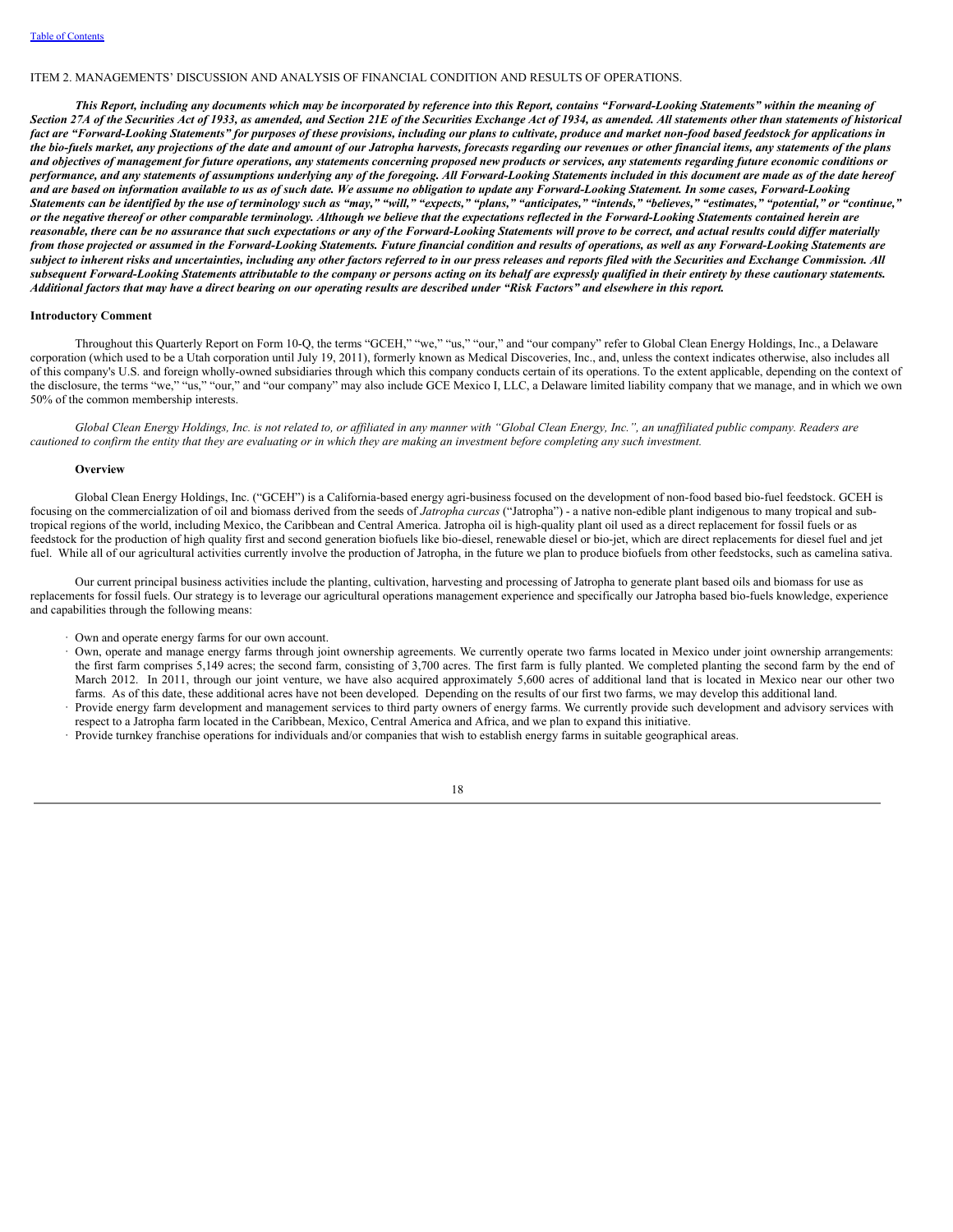#### **Organizational History/Current Operations**

This company was originally incorporated under the laws of the State of Utah on November 20, 1991. In 2007, we entered the bio-fuels business. On July 19, 2010, we changed our state of incorporation to the State of Delaware.

Our bio-fuels operations in Latin America are managed through our wholly owned subsidiary in Mexico, Globales Energia Renovables. Our principal farming operations are conducted on two farms, consisting of an aggregate of 8,849 acres located near the town of Tizimin in the State of Yucatan, Mexico. The following is a summary of certain factors relevant to an understanding of the operations of the Tizimin farms:

- 1. The Jatropha plants in a portion of the first 5,149 acre farm in Mexico have now matured sufficiently to produce seeds. The trees that were initially planted after we commenced operations in Mexico in October 2009 are now starting to mature. As a result, we anticipate that harvests of Jatropha seeds will commence before the end 2012 and increase thereafter.
- 2. Our Mexican operations are eligible for agricultural and other subsidies provided to certain farming operations by the federal government of Mexico. To date we have received a total of \$1,388,000 in governmental subsidy payments, with additional amounts expected to be received later in 2012. These subsidies are spent in Mexico and help defray some of the initial start-up costs that we have incurred in establishing these farms.
- 3. We continue to operate a seedling nursery for new Jatropha trees in the Tizimin Mexico area, which provide seedlings for our new farm and any additional farms that we acquire or develop in the future. We can also sell seedlings from this nursery to other Jatropha farmers or developers.
- 4. Fruit and seed handling, seed storage, oil extraction facilities, germplasm resources, and livestock (sheep) capabilities are all being expanded in anticipation of our growing Jatropha operations. We have recently leased land in Tizimin where we will expand our oil extraction capabilities to support our expected harvests commencing the end of this year, and beyond.
- 5. Our Mexican farms are being developed for the purpose of producing feedstock for bio-fuels from Jatropha seeds. However, our development and cultivation of these farms has also enabled us to generate ancillary revenues from these operations. For example, we have received revenue from the sale of biomass (waste wood removed from our farms as the land is prepared for Jatropha planting), sales of sheep that graze on our lands and control weeds, and the sale of the presscake from the Jatropha seeds which remains after oil extraction.
- 6. Total capital paid for land, expenses and operations, since inception, for the two operating farms in the Tizimin area (through September 30, 2012) is \$23,471,000.
- 7. In 2012 we entered into a services agreement to provide advisory services related to the development of a Jatropha farm in the Caribbean. In the quarter ended September 30, 2012, we recognized \$65,000 of farm advisory revenues from the services related to the Caribbean development. In connection with providing these services, we leased a parcel of land in the Caribbean to develop a research farm to provide these Jatropha development and evaluation services, in anticipation of a larger development for this same customer. We have also provided advisory services for companies related to potential use of Jatropha farming and the use of the products in the United States, South America and Africa.

#### **Critical Accounting Policies**

The preparation of financial statements in conformity with accounting principles generally accepted in the United States require management to make estimates and assumptions that affect the reported assets, liabilities, sales and expenses in the accompanying financial statements. Critical accounting policies are those that require the most subjective and complex judgments, often employing the use of estimates about the effect of matters that are inherently uncertain.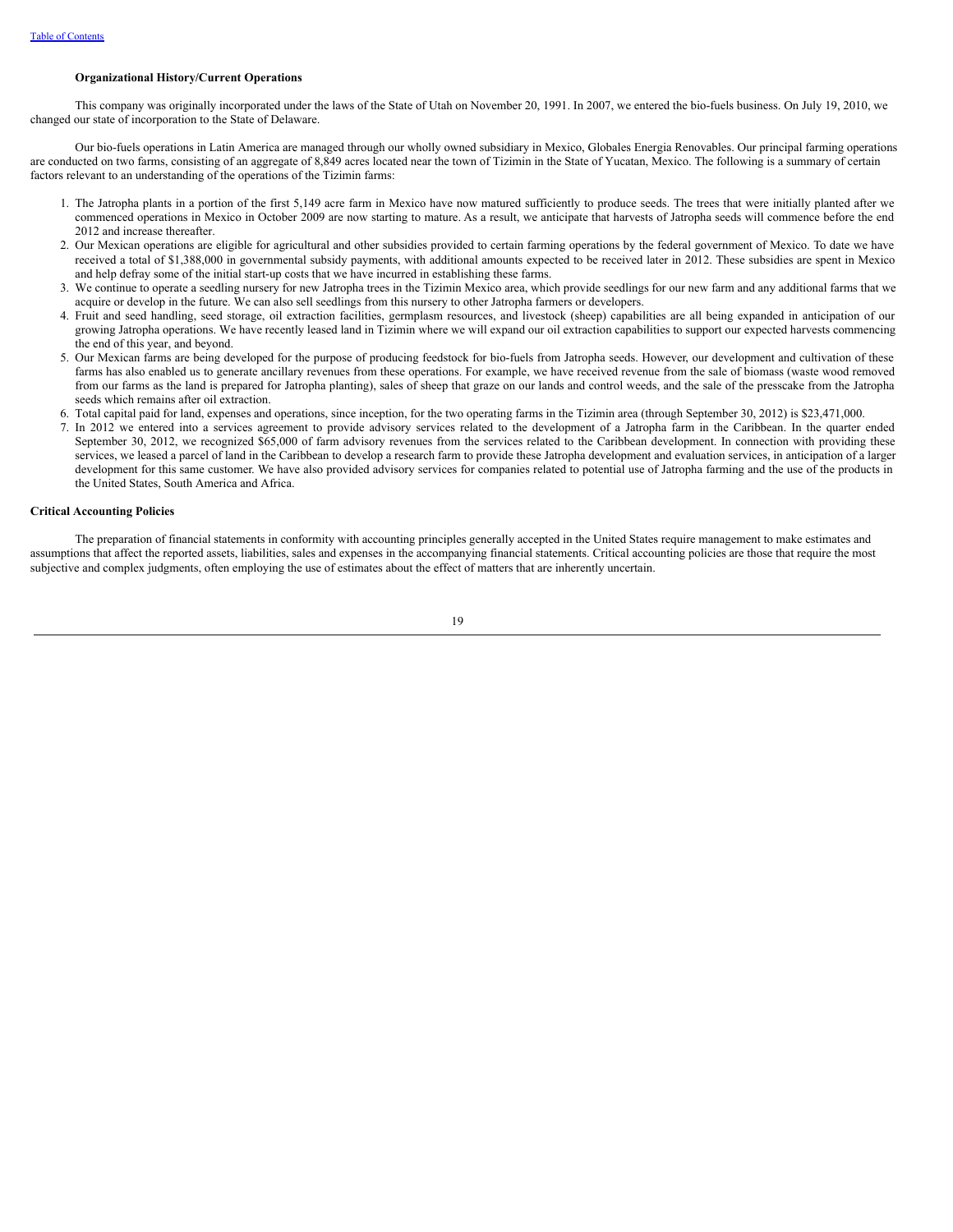**Agricultural Producer***.* All costs incurred until the actual planting of Jatropha are capitalized as plantation development costs, and are included in "Property and Equipment" on the balance sheet. Plantation development costs are being accumulated in the balance sheet during the development period and will be accounted for in accordance with accounting standards for Agricultural Producers and Agricultural Cooperatives. The direct costs associated with each farm and the production of the Jatropha revenue streams have been deferred and accumulated as a noncurrent asset and are included in "Deferred Growing Costs" on the balance sheet. Other general costs without expected future benefits are expensed when incurred.

Certain other critical accounting policies, including the assumptions and judgments underlying them, are disclosed in Note A to the Consolidated Financial Statements included in the Annual Report on Form 10-K for the fiscal year ended December 31, 2011.

## **Results of Operations**

*Revenues*. During the three and nine-month period ended September 30, 2012 we recognized revenue of \$118,075 and \$793,097, respectively, as compared with \$358,187 and \$729,739 for the same periods in 2011. The revenues that we generated in 2012 and 2011 represented (i) fees for Jatropha related advisory services we rendered to third parties, (ii) agricultural subsidies received from Mexican governmental agencies, and (iii) sales of Jatropha oil and Jatropha seeds and other products (waste wood, Jatropha seed husks, etc.). Revenues during the three-month period ended September 30, 2012 decreased by \$240,112 from the comparable 2011 fiscal quarter because we only received \$39,431 in agricultural subsidies from the Mexican government in the current fiscal quarter, compared to \$248,429 of such subsidies in the same quarter last year. The increase in revenues for the nine-month period ended September 30, 2012 compared with the same period in 2011 is primarily the result of \$288,000 of advisory revenue that we realized in the September 30, 2012 fiscal quarter, offset by a decrease in government subsidies. In the short term, our goal is to increase the amount of advisory and management services that we render to third parties in order to generate revenues to fund our corporate working capital needs. In the longer term, our goal is to generate substantial revenues from the Jatropha trees that we first planted three years ago, which trees are now maturing. We anticipate that sales of Jatropha seeds will become a material source of revenues for our Mexican operations.

*General and Administrative Expenses.* Our general and administrative expenses related to the three and nine-month periods ended September 30, 2012 were \$418,663 and \$1,671,040, respectively, compared to \$549,870 and \$1,639,064 for the same periods in 2011. General and administrative expense principally includes officer compensation; outside services, such as legal, accounting, and consulting expenses; share-based compensation, and other general expenses such as insurance, occupancy costs, and travel. The increase in general and administrative expenses for both the three months and nine months ended September 30, 2012, compared to the same periods in 2011 was primarily the result of increased administrative staffing and other administrative costs reflecting the increases in the scope of our Mexican operations .

*Plantation Operating Costs*. For the three and nine-month periods ended September 30, 2012, we recorded Plantation Operating Costs from the operations of the farms of \$182,322 and \$533,566, as compared with \$125,076 and \$251,447 in the same periods in 2011. This increases were due to increased farming activities at our second Mexico farm.

*Other Income/Expense*. Interest expense for the three and nine-month periods ended September 30, 2012, increased to \$224,288 and \$632,415, respectively, from \$142,140 and \$406,208 for the comparable three and nine month periods ended September 30, 2011. As of September 30, 2012, we owned approximately 15,000 acres of land in Mexico that is subject to interest bearing mortgages. As of September 30, 2011, we only owned approximately 8,850 acres of land that was subject to interest bearing mortgages. Because we purchased the additional land in the fourth quarter of 2011, we did not pay interest on the additional mortgages during the first two quarters of 2011. Another principal component of Other Income/Expense for the three and nine- month periods ended September 30, 2012 was \$80,817 and \$595,290 of gain that we recognized from the settlement of liabilities. Gain on settlement of liabilities represents gains we realized by discharging historic liabilities (most of which were incurred while this company operated as a developmental-stage bio-pharmaceutical company) at less than the accrued amount of such liabilities. We did not extinguish any other historical debts during any of the 2011 reported periods.

*Income (Loss) from Discontinued Operations.* During the threemonth period ended September 30, 2012, we recognized a gain from discontinued operations of \$1,698, compared to a gain from discontinued operations of \$22,468 for the comparable period in 2011. For the nine-month period ended September 30, 2012, we recognized no gain or loss from discontinued operations, compared to a loss from discontinued operations of \$9,746 for the comparable period in 2011. The income or loss from discontinued operations for the periods ended September 30, 2012 and 2011 principally relates to foreign currency exchange rate gains or losses on liabilities associated with our former biopharmaceutical business, which are denominated in euros.

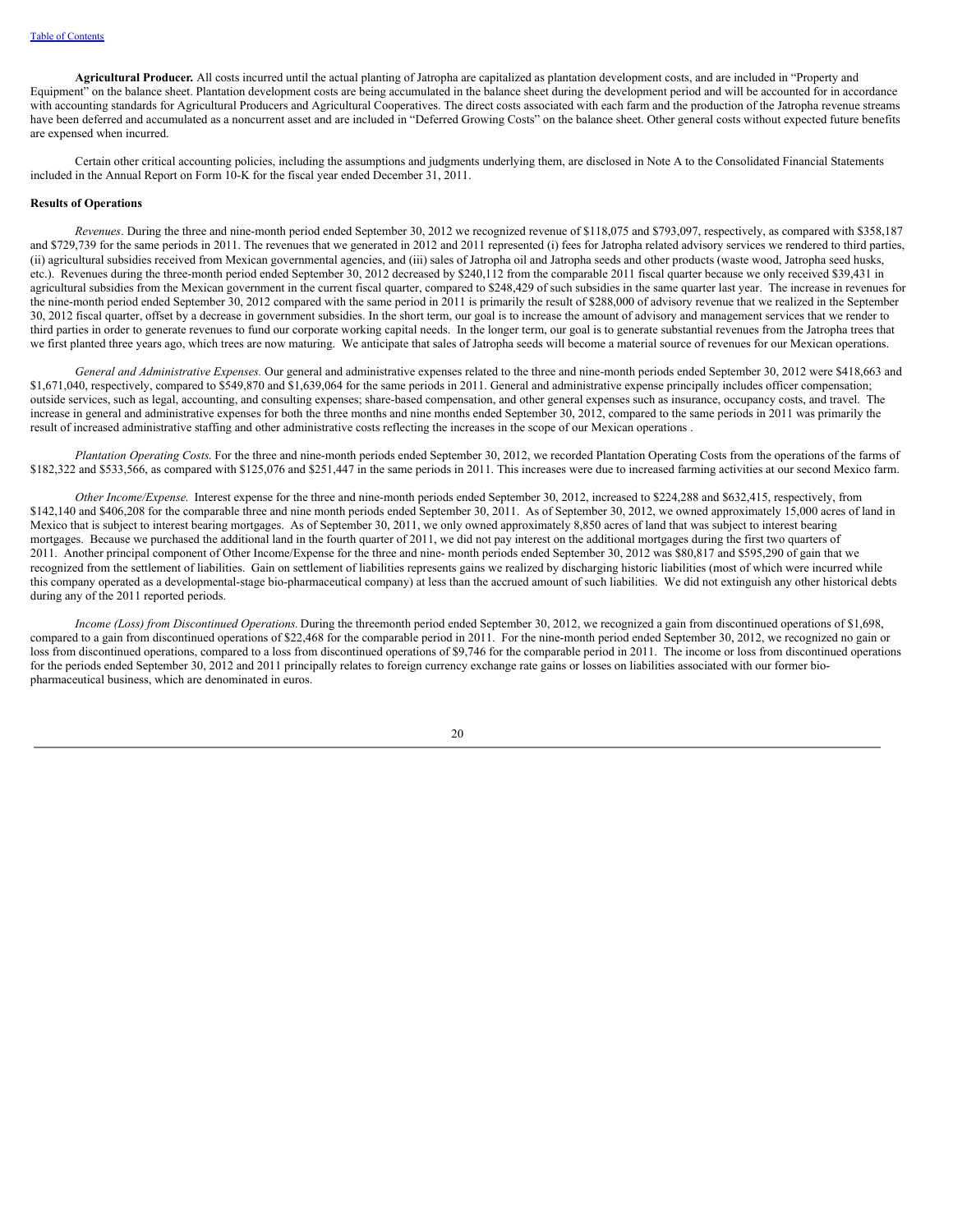*Net loss attributable to the non-controlling interest*. Effective April 23, 2008, we entered into a limited liability company agreement to form GCE Mexico I, LLC, a Delaware limited liability company ("GCE Mexico"), with six investors (collectively, the "Investors"). GCE Mexico I acquired the two Mexican farms through two Mexico subsidiaries, referred to as Asideros 1 and Asideros 2. Under GCE Mexico I, LLC's operating agreement, the net loss allocated from Asideros 1 and Asideros 2 to GCE Mexico I, LLC is then further allocated to the members of GCE Mexico I, LLC according to the investment balances. We own 50% of the common membership interests in GCE Mexico I, LLC, but no preferred membership interests. Accordingly, since the common membership interest did not make a direct capital contribution, all of the losses allocated to GCE Mexico have been further allocated to the preferred membership interest. The net loss attributable to the non-controlling interest in the accompanying Consolidated Statement of Operations represents the allocation of the net loss of GCE Mexico I, LLC to the preferred membership interests.

*Net income/loss attributable to Global Clean Energy Holdings, Inc.*We recorded net losses of \$171,651 and \$215,569 for the three and nine-month periods ending September 30, 2012, as compared to a net loss of \$186,130 and \$639,515 for the comparable threeand nine month periods in 2011. Our ability to generate net income will depend upon the amount of advisory services that we render at the corporate level, and the amount of revenues generated from our Mexico farms at the joint venture level. In addition to incurring farm operating expenses, we will continue to accrue significant interest expense on the mortgages that encumber the Tizimin, Mexico, farms. Although we anticipate that revenues from both our Jatropha operations and our advisory services will increase, we are unable to forecast if, or when such revenues will exceed our operating expenses.

#### **Liquidity and Capital Resources**

As of September 30, 2012, we had \$869,420 in cash or cash equivalents and had a working capital deficit of \$1,399,234, as compared with \$676,780 in cash and a working capital deficit of \$1,726,627 as of December 31, 2011. However, of the foregoing cash or cash equivalent balances held at September 30, 2012, only \$16,799 may be used for general corporate purposes, with the remaining balance anticipated to be used in the operations of the Tizimin, Mexico farms owned by the GCE Mexico I, LLC joint venture. As a result, the GCE Mexico I, LLC funds will not be available to us for our corporate working capital or other purposes, and are not available to us to reduce our indebtedness. In order to fund our short-term working capital needs, we will have to obtain additional funding from the sale of additional securities, additional borrowings, or from an increase in operating revenues. Outstanding indebtedness at September 30, 2012 totaled \$14,712,969. The existence of the foregoing working capital deficit and total current and long term liabilities is expected to negatively impact our ability to obtain future equity or debt financing and the terms on which such additional financing, if available, can be obtained. We incurred losses from continuing operations of \$1,976,465 and of \$1,527,290 for the nine-months ended September 30, 2012 and September 30, 2011 respectively, and have an accumulated deficit applicable to its common shareholders of \$26,877,863 at September 30, 2012. Because of the foregoing factors and our negative cash flow from operations, our auditors have concluded that there is a substantial doubt about our ability to continue as a going concern.

To date, we have funded our corporate overhead and other public company costs and expenses from (i) the sale of securities, (ii) monthly payments we receive from our GCE Mexico I, LLC joint venture, and (iii) fees we receive for providing Jatropha related advisory services to third parties. During the nine-month period ended September 30, 2012, we received overhead reimbursements of \$281,770 from GCE Mexico I, LLC. We anticipate that our overhead reimbursements for the balance of the current fiscal year will continue at no less than the foregoing rate. In April 2012, in order to fund our working capital needs, we raised \$250,000 from the sale of shares of our common stock (at a price of \$0.03 per share). In addition, we anticipate that that we will continue to receive advisory service fees in the near term. The amount of cash on hand and the anticipated cash receipts from GCE Mexico and the advisory service clients will not, however, be sufficient to fund our working capital needs in the near term of for the next twelve months. Furthermore, we do not have sufficient financial resources to fund our business plan (which includes the purchase of our own biofuel farms and other capital outlays). Accordingly, unless we enter into additional advisory service agreements or otherwise receive cash proceeds, we will have to obtain additional funding in the near future from the sale of our securities to fund our cash needs. No assurance can be given that we will be able to raise additional capital or that such additional capital will be on terms favorable to the company and its shareholders.

Our business plan contemplates that we will significantly expand our Jatropha business and operations (including establishing additional Jatropha farms that are owned and operated by us for our own account in Mexico and other locations), and possibly acquiring other biofuel feedstock projects. Although we anticipate that revenues from the Jatropha farms we currently own through our GCE Mexico I, LLC joint venture in Mexico will commence in later during the fourth quarter of 2012 and increase significantly thereafter, net cash generated from those operations will first have to be used to repay the capital contributed by our joint venture investors (plus their preferred return), for a combined total of \$22,755,390 as of September 30, 2012. As a result, the improving operations of the Mexico farms will not produce short-term cash for us that we can use for our business plan, for working capital purposes, or for the acquisition of additional Jatropha or other biofuel feedstock farms. Because of our negative working capital position, we currently do not have the funds necessary to acquire and cultivate additional farms for our own account. Accordingly, in order to increase our farm ownership and operations, we will have to obtain significant additional capital through the sale of equity and/or debt securities, the forward sale of Jatropha oil and carbon offset credits, and from other financing activities, such as strategic partnerships and joint ventures.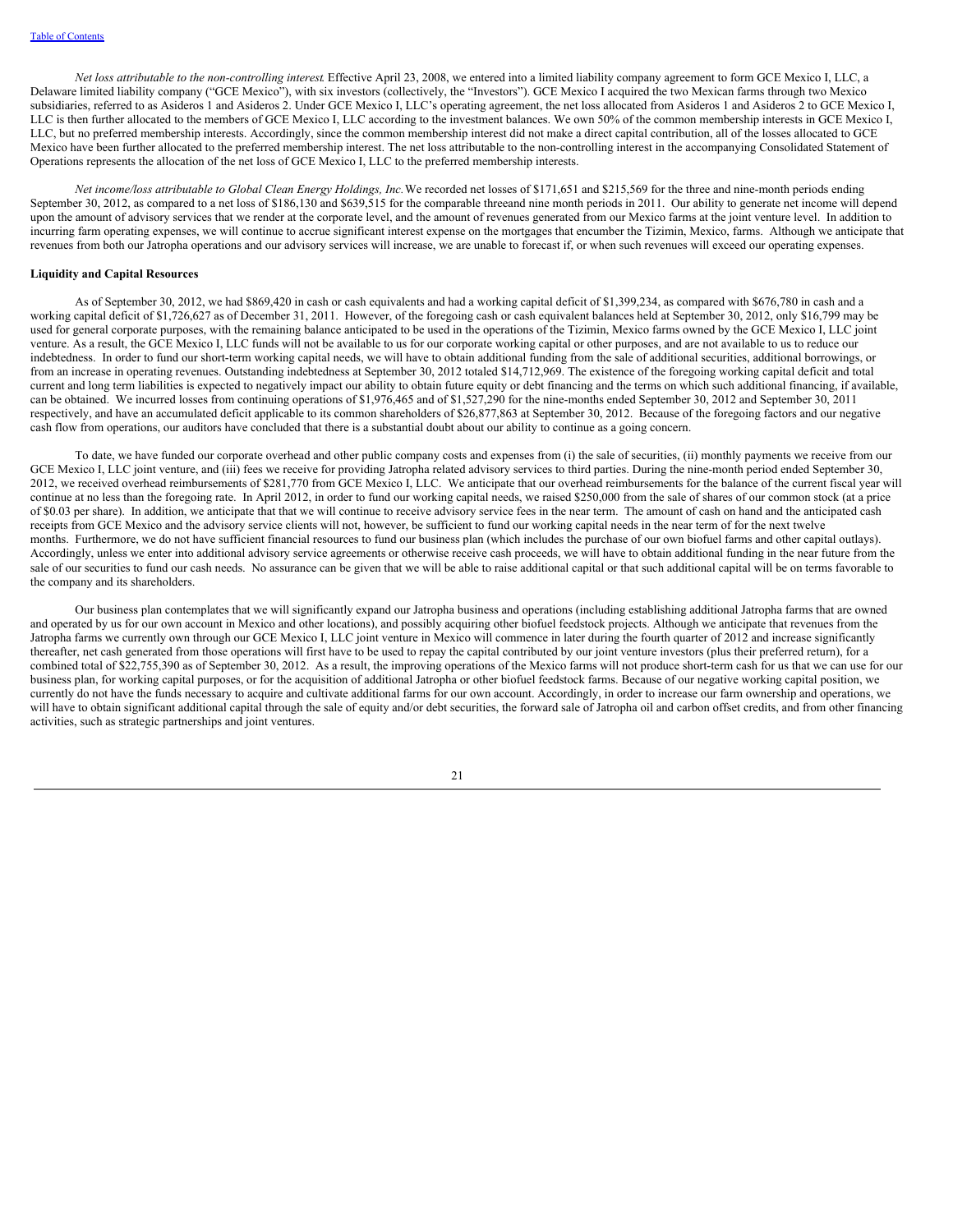Effective July 2, 2009, we purchased all of the outstanding capital stock of Technology Alternatives Limited, a company formed under the laws of Belize ("TAL"), from its four shareholders. TAL owned and operated a 400-acre farm in subtropical Belize, Central America. The Belize farm is inactive, and we are currently attempting to sell the farm. In connection with the purchase of all of the shares of TAL, we issued to the sellers, among other consideration, promissory notes in the aggregate amount of \$516,139 Belize Dollars (US \$269,510 based on exchange rates in effect at October 29, 2012), which notes are secured by a mortgage on the 400-acre farm. The promissory notes matured on August 15, 2012 and are currently in default. If we are able to sell the Belize farm at the approximate fair market value of that land, we will receive sufficient sale proceeds to repay the TAL notes in full and will also generate additional proceeds for our working capital purposes. Since we did not sell the Belize farm, we will have to ask the note-holders for an extension. To date, the holders of the TAL notes have not declared a default and have not commenced any foreclosure proceedings. No assurance can, however, be given that the holders of the TAL notes will continue to grant us additional time in which to sell the Belize farm and repay the note.

We presently do not have any available credit, bank financing or other external sources of liquidity. In the absence of additional outside funding (including proceeds from the sale of our securities, or entering into other joint venture relationships), we do not have the ability to expand our business or acquire our own Jatropha or other biofuel feedstock farms. If we issue additional equity or debt securities to fund our future capital needs, stockholders may experience additional dilution or the new equity securities may have rights, preferences or privileges senior to those of existing holders of our common stock. Should we not be able to increase the amount of revenues we receive from our advisory services and/or raise additional debt or equity funding, we will have to materially scale back our current and proposed operations or take other actions to preserve our on-going operations.

On December 22, 2009, we sold all patents, rights, and data associated with our legacy pharmaceutical assets to Curadis GmbH for 350,000 Euros and a revenue sharing arrangement that could pay up to 2,000,000 Euros should such legacy pharmaceutical assets ever be commercialized by the buyer. In February 2012 Curadis GmbH informed us that it had licensed some of the ancillary patents and rights to an affiliated cosmetics company. As part of that licensing arrangement, Curadis GmbH paid us an up-front licensing fee of 15,000 Euros, and agreed to pay us a royalty of 4.5% of all net sales of products sold using the licensed technology. Curadis further agreed that if we do not receive royalty payments, on a cumulative basis, of 300,000 Euros under this cosmetics license by December 31, 2014, the licensed patents will be returned to us. Curadis has also informed us that it is hopeful that the other, non-cosmetics legacy pharmaceutical assets will be commercialized within the next two to three years. We will continue to maintain a security interest in such assets until such time as, if ever, we are paid a total of 2,000,000 Euros. While we anticipate that we will receive additional payments from Curadis under this new license, the amount and timing of such license payments are unknown and are not expected to significantly contribute in 2012 to our liquidity.

Inflation and changing prices have had no effect on our continuing operations over our two most recent fiscal years.

We have no off-balance sheet arrangements as defined in Item 303(a) of Regulation S-K.

<span id="page-24-0"></span>ITEM 3. QUANTITATIVE AND QUALITATIVE DISCLOSURES ABOUT MARKET RISK.

Not applicable.

#### ITEM 4. CONTROLS AND PROCEDURES.

We maintain disclosure controls and procedures that are designed to ensure that information required to be disclosed in the reports that we file with, or submit to, the Securities and Exchange Commission (the "SEC") under the Securities Exchange Act of 1934 (the "Exchange Act") is recorded, processed, summarized and reported within the time periods specified in the SEC's rules and forms and that such information is accumulated and communicated to our management, including our chief executive and financial officers, as appropriate, to allow timely decisions regarding required disclosure. As required by SEC Rule 13a-15(b), we carried out an evaluation, under the supervision and with the participation of our management, including our chief executive and financial officers, of the effectiveness of the design and operation of our disclosure controls and procedures as of the end of the period covered by this report. Based on that evaluation, our chief executive and financial officers concluded that our disclosure controls and procedures were effective as of the end of the period covered by this report.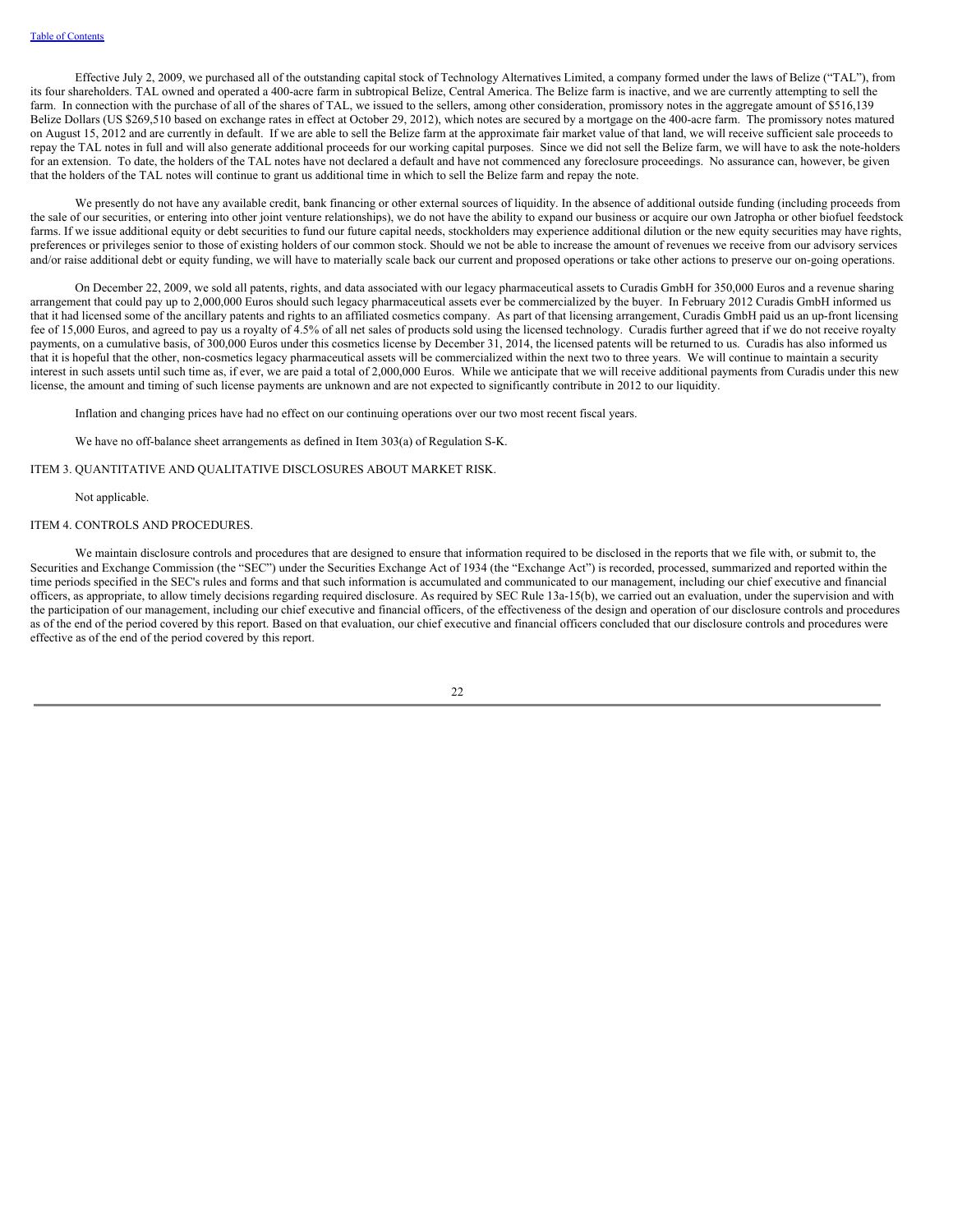Based upon our evaluation, we also concluded that there was no change in our internal control over financial reporting during our most recent fiscal quarter that has materially affected, or is reasonably likely to materially affect, our internal control over financial reporting.

#### <span id="page-25-0"></span>PART II

## ITEM 1. LEGAL PROCEEDINGS.

On April 12, 2010, Mobius Risk Group, LLC ("Mobius") filed a complaint against us in the United States District Court Southern District of Texas Houston Division, alleging that we failed to pay Mobius a total of \$551,178. We have disputed the Mobius claim, and asserted a counter claim against Mobius. On November 2, 2012 the parties entered into a settlement agreement pursuant to which all claims were settled. The case is expected to be dismissed in November 2012. Under the settlement agreement, as payment in full we have agreed to issue to Mobius an unsecured promissory note for \$75,000 paid over 22 months. Our past financials reflected a reserve of \$322,897 against this complaint, which is no longer due, therefore we will recognize a gain in November 2012, which will have a positive effect on our 2012 year end financials.

On July 13, 2010, Dee Burgess, a former consultant of Medical Discoveries, Inc. (the name of our company until changed in connection with our new Jatropha business), filed a complaint against the Company in the Third Judicial District Court, State of Utah. The complaint alleged that Ms. Burgess was owed \$80,000 for services allegedly provided to the Company in 2004, 2005, and 2006. We filed a counterclaim and in August 2012, the parties signed a Settlement Agreement and Release of All Claims, in which all claims filed by both parties were settled. The case was formally dismissed in September 2012. Neither party made any payments to the other party in connection with the settlement and dismissal. Our past financials reflected a reserve of \$80,000 against this complaint, which is no longer due. Therefore we recognized a gain in September 2012, which had a positive effect on our 2012, 3rd quarter financials.

There are no other legal proceeding pending.

#### ITEM 1A. RISK FACTORS.

Information regarding risk factors appears under "Risk Factors" included in Item 1A, Part I, and under Item 7, Management's Discussion and Analysis of Financial Condition and Results of Operations, of our Annual Report on Form 10-K for the year ended December 31, 2011. Except as set forth below, there have been no material changes from the risk factors previously disclosed in the above-mentioned periodic report.

*Foreclosure of Belizean Jatropha Farm*. We currently owe the four former owners of our 400-acre farm in Belize, Central America, loans in the aggregate amount of \$516,139 Belize Dollars (US \$269,510 based on exchange rates in effect at October 29, 2012), which loans are secured by a lien on the 400-acre farm. We are currently attempting to sell this land in order to repay the loans and realize a gain on our investment. However, the promissory notes matured on August 15, 2012, and is currently in default. We have not yet been able to sell the land. To date, the holders of the foregoing notes have not declared a default and have not taken any action to foreclose on the mortgage. Accordingly, we intend to request a further extension on the maturity date of the promissory notes. If the holders of the notes do not grant us an extension on the maturity date, or if they declare a default on the notes, they could commence foreclosure proceedings against the land, which could result in the loss of the land and a loss on our investment. No assurance can be given that the lenders will not commence foreclosure proceedings or that we will be able to obtain an extension on the maturity date of the notes.

*Agricultural Risks – General.* Once the trees at our Mexico farms fully mature and produce commercial quantities of Jatropha seeds, the agricultural operations at our Mexico farms are expected to generate the largest portion of our future revenues. Agriculture operations are subject to a wide variety of risks including delays in blooming of the plants, changes in product pricing due to variations in supply and demand, weather, disease, input costs and product yield.

The Company's Agricultural Assets Are Concentrated and the Effects of Adverse Weather Conditions Can Be Magnified. The Company's agricultural operations are concentrated in the center of the Yucatan peninsula, near Tizimin, Mexico. All of these areas are subject to occasional periods of drought, excess rain, flooding, and possible hurricanes. Jatropha trees require water in different quantities at different times during the growth cycle. Accordingly, too much or too little water at any given point can adversely impact production. While the Company attempts to mitigate controllable weather risks through water management and variety selection, its ability to do so is limited. The Company's operations in Mexico are also subject to the risk of hurricanes. Hurricanes have the potential to destroy crops and impact Jatropha production through the loss of fruit and destruction of trees either as a result of high winds or through the spread of windblown disease. Because our agricultural properties are located in relative close proximity to each other, the impact of adverse weather conditions may be magnified in the Company's results of operations.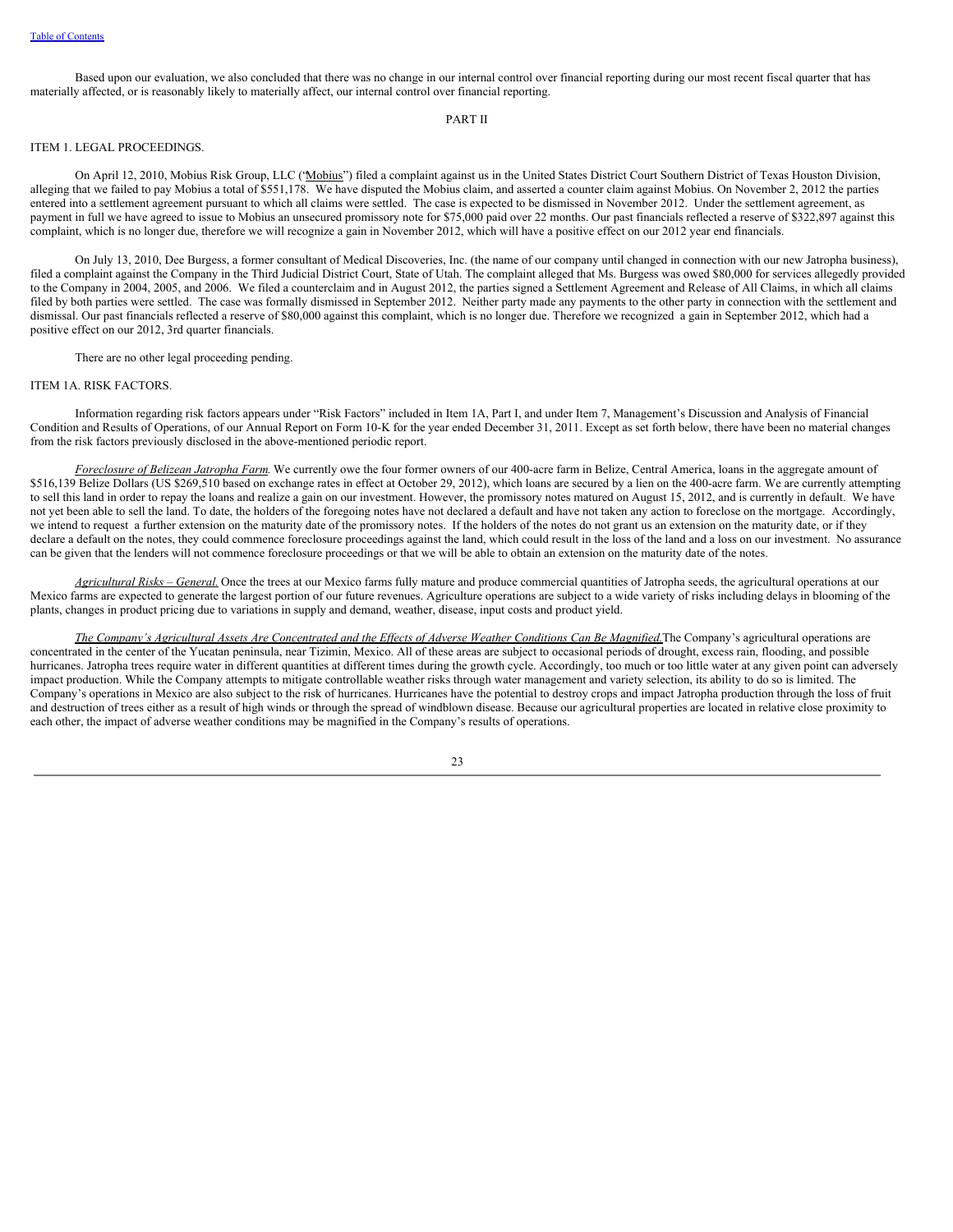# <span id="page-26-0"></span>ITEM 2. UNREGISTERED SALES OF EQUITY SECURITIES AND USE OF PROCEEDS.

# Not applicable.

ITEM 3. DEFAULTS UPON SENIOR SECURITIES.

Not applicable

## ITEM 4. MINE SAFETY DISCLOSURES.

Not applicable

# ITEM 5. OTHER INFORMATION

Not applicable.

## ITEM 6. EXHIBITS

- 31.1 Rule 13a-14(a) Certification, as adopted pursuant to Section 302 of the Sarbanes-Oxley Act of 2002
- 32.1 Certification pursuant to 18 U.S.C. Section 1350, as adopted pursuant to Section 906 of the Sarbanes-Oxley Act of 2002
- 101.INS XBRL Instance Document<br>101.SCH XBRL Taxonomy Extensio
- 101.SCH XBRL Taxonomy Extension Schema Document<br>101.CAL XBRL Taxonomy Extension Calculation Link ba
- 101.CAL XBRL Taxonomy Extension Calculation Link base<br>101.DEF XBRL Taxonomy Extension Definition Link base D
- 101.DEF XBRL Taxonomy Extension Definition Link base Document
- 101.LAB XBRL Taxonomy Extension Label Link base Document<br>101.PRE XBRL Taxonomy Extension Presentation Linkbase Docu
- XBRL Taxonomy Extension Presentation Linkbase Document
- 24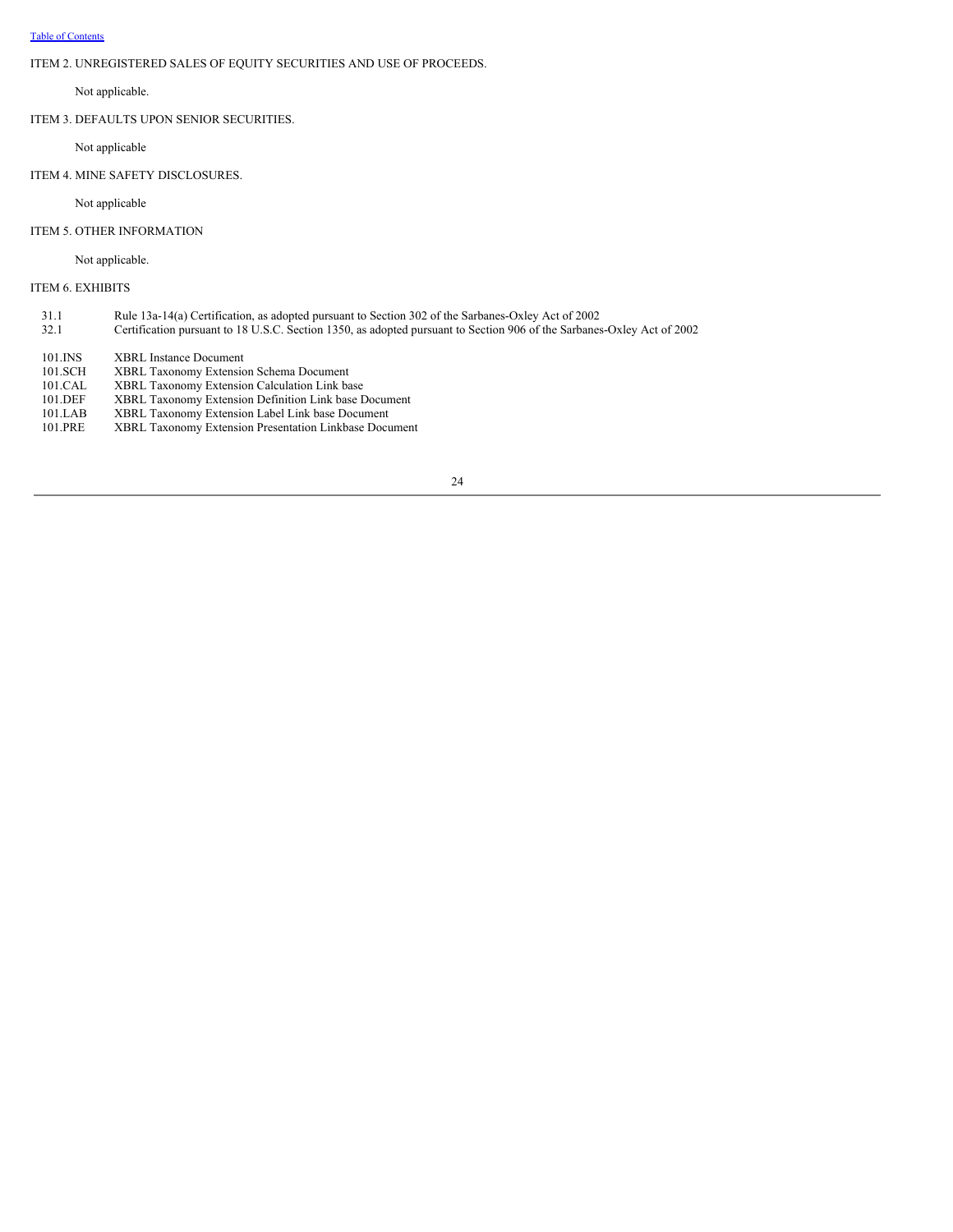# **SIGNATURES**

In accordance with Section 13 or 15(d) of the Securities Exchange Act of 1934, the registrant caused this report to be signed on its behalf by the undersigned, thereunto duly authorized.

Dated: November 9, 2012 GLOBAL CLEAN ENERGY HOLDINGS, INC.

By: /s/ RICHARD PALMER

Chief Executive Officer and interim Chief Financial Officer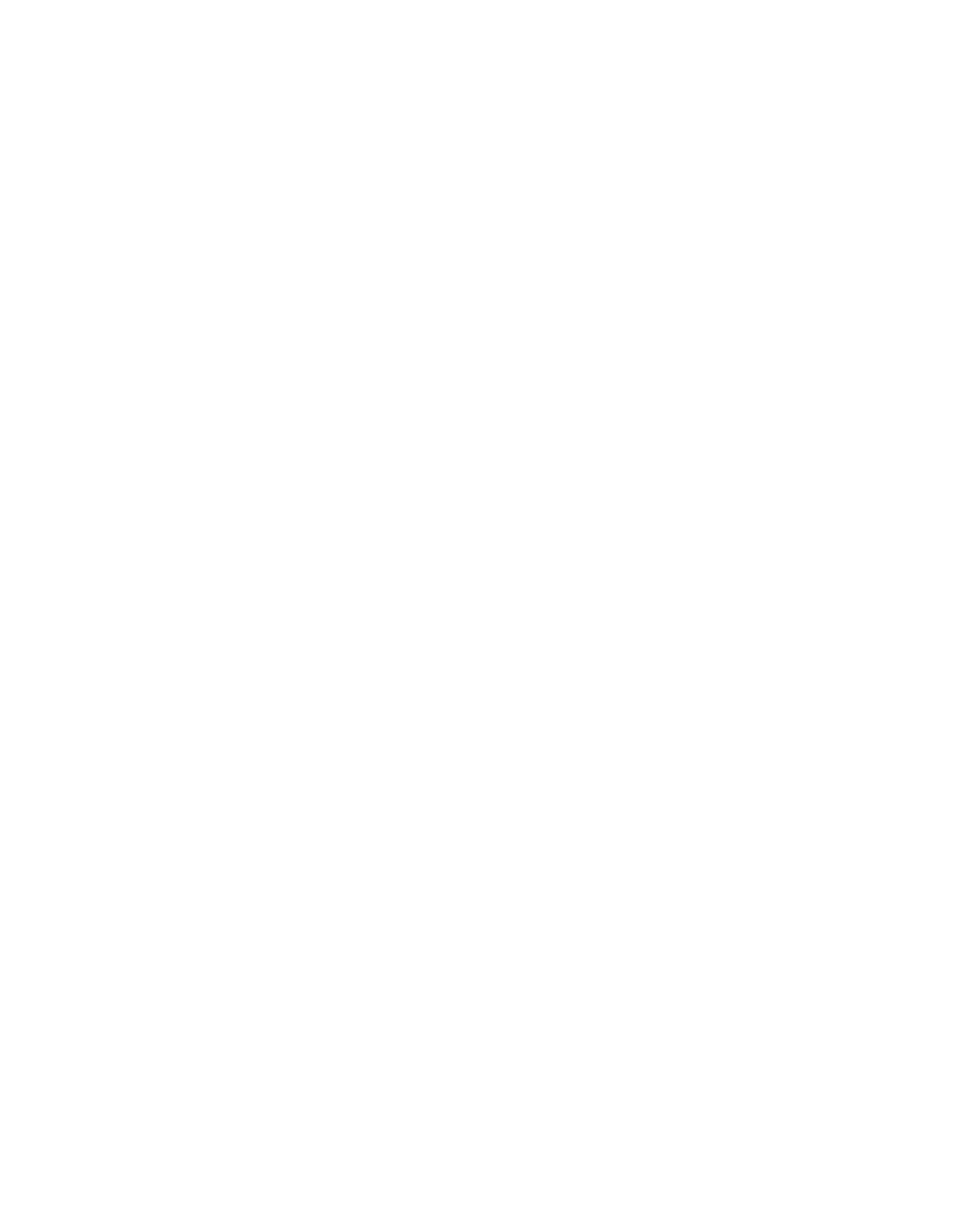#### **SECTION 302 OF**

#### **THE SARBANES-OXLEY ACT OF 2002**

I, Richard Palmer, certify that:

- 1. I have reviewed this report on Form 10-Q of Global Clean Energy Holdings, Inc.;
- 2. Based on my knowledge, this report does not contain any untrue statement of a material fact or omit to state a material fact necessary to make the statements made, in light of the circumstances under which such statements were made, not misleading with respect to the period covered by this report;
- 3. Based on my knowledge, the financial statements, and other financial information included in this report, fairly present in all material respects the financial condition, results of operations and cash flows of the registrant as of, and for, the periods presented in this report;
- 4. The registrant's other certifying officer(s) and I are responsible for establishing and maintaining disclosure controls and procedures (as defined in Exchange Act Rules 13a-15(e) and 15d-15(e)) and internal control over financial reporting (as defined in Exchange Act Rules 13a-15(f) and 15d-15(f)) for the registrant and have:
	- (a) Designed such disclosure controls and procedures, or caused such disclosure controls and procedures to be designed under our supervision, to ensure that material information relating to the registrant, including its consolidated subsidiaries, is made known to us by others within those entities, particularly during the period in which this quarterly report is being prepared;
	- (b) Designed such internal control over financial reporting, or caused such internal control over financial reporting to be designed under their supervision, to provide reasonable assurance regarding the reliability of financial reporting and the preparation of financial statements for external purposes in accordance with generally accepted accounting principles;
	- (c) Evaluated the effectiveness of the registrant's disclosure controls and procedures and presented in this report our conclusions about the effectiveness of the disclosure controls and procedures, as of the end of the period covered by this report based on such evaluation; and
	- (d) Disclosed in this report any change in the registrant's internal control over financial reporting that occurred during the registrant's most recent fiscal quarter (the registrant's fourth fiscal quarter in the case of an annual report) that has materially affected, or is reasonably likely to materially affect, the registrant's internal control over financial reporting.
- 5. The registrant's other certifying officer(s) and I have disclosed, based on our most recent evaluation of internal control over financial reporting, to the registrant's auditors and the audit committee of registrant's board of directors (or persons performing the equivalent functions):
	- (a) All significant deficiencies and material weaknesses in the design or operation of internal control over financial reporting which are reasonably likely to adversely affect the registrant's ability to record, process, summarize and report financial information; and
	- (b) Any fraud, whether or not material, that involves management or other employees who have a significant role in the registrant's internal control over financial reporting.

Dated: November 9, 2012 By/s/ RICHARD PALMER

Richard Palmer Chief Executive Officer and interim Chief Financial Officer